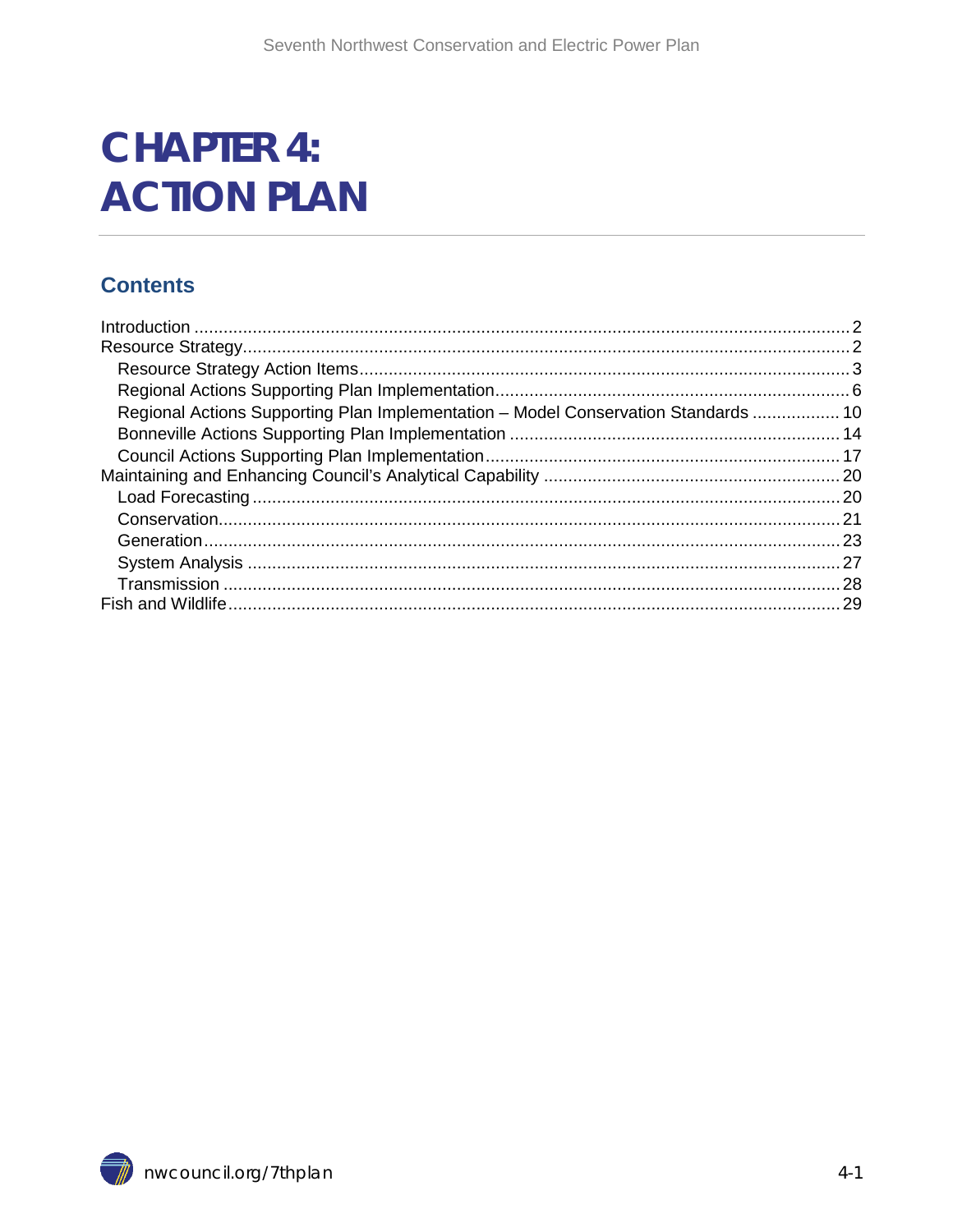### <span id="page-1-0"></span>INTRODUCTION

The action plan describes things that need to happen in order to implement the Council's Seventh Power Plan. It focuses on the next six years and the priorities in the plan. The Action Plan starts with activities that comprise the Regional Resource Strategy. The following three sections set forth actions that the Region, the Bonneville Power Administration and Council itself should undertake to support implementation of the Seventh Plan. The final section describes activities that the Council will engage in to maintain and enhance its analytical capabilities. In many cases, the action plan suggests the entities that have primary responsibility for implementation activities and a time frame for completion of the action.

## <span id="page-1-1"></span>RESOURCE STRATEGY

Energy efficiency is the first priority resource in the Northwest Power Act. The Council's analysis for the Seventh Plan affirmed that energy efficiency improvements provide the most cost-effective and least risky response to the region's growing electricity needs. Further, acquisition of cost-effective efficiency reduces the contribution of the power system to greenhouse gas emissions. While many new sources of carbon-free electricity are available, they are currently more expensive and provide little reliable peaking capacity. The acquisition of cost-effective efficiency will also buy time to develop cost-effective alternative sources of carbon-free generation. Over the past decade the region has successfully accomplished conservation, exceeding both the Fifth and Sixth Plan's goals. Nevertheless, achieving the level of conservation identified in the Seventh Plan will require continued aggressive actions by the region.

The second priority in the Seventh Plan's resource strategy is to develop the ability to deploy demand response resources to meet system capacity needs under critical water and weather conditions. In order to satisfy regional resource adequacy standards the region should develop significant demand response resources by 2021 to meet the need for additional peaking capacity. The Seventh Power Plan action plan recommends that a minimum of 600 MW of demand response resources would be cost-effective to develop under all future conditions tested across all scenarios which do not rely on increased firm capacity imports.

After energy efficiency and demand response, the increased use of natural gas generation is the third element in the Seventh Power Plan's resource strategy. Increasing the use of the region's existing natural gas generation offers the lowest cost option for reducing regional carbon emissions and replacing retiring coal generation. Moreover, it is clear that after efficiency and demand response, new natural gas-fired generation is the most cost-effective resource option for the region in the near-term.

At the regional level, the probability that new natural gas-fired generation will be needed to supply peaking capacity prior to 2021 is quite low. However, the Seventh Plan recognizes that meeting capacity needs and providing the flexibility reserves necessary to successfully integrate growing variable generation sources may require near-term investments in generation resources to provide reliable electricity supplies in specific utility balancing areas. In addition, individual utilities have varying degrees of access to electricity markets and varying resource needs. The Council's regional power plan is not necessarily a plan for every individual utility in the region, but is intended to

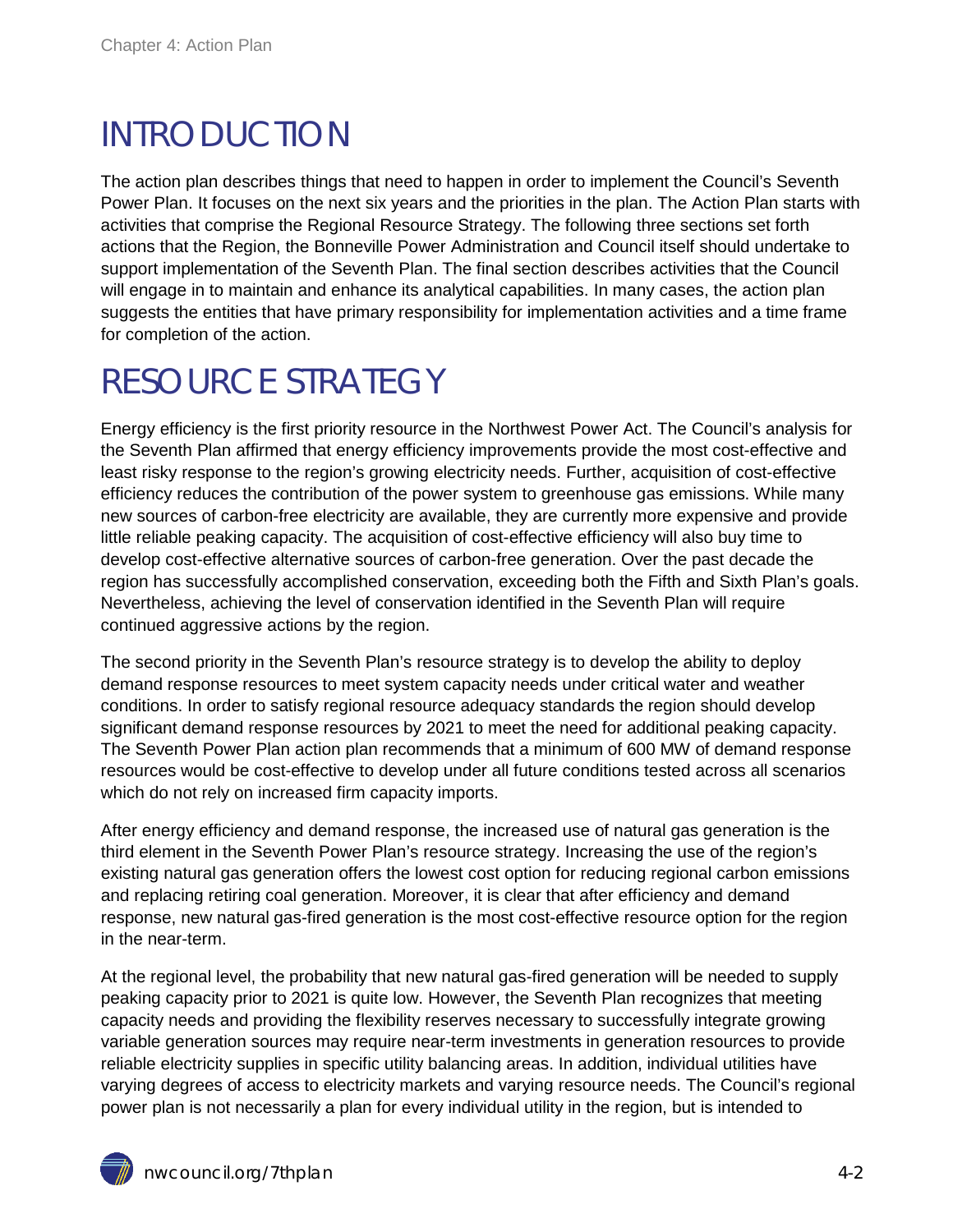provide guidance to the region on the types of resources that should be considered and their priority for development.

Combined development of improved efficiency, demand response, renewable generation as required by state renewable portfolio standards and the increased use of existing natural gas generation, will help delay investments in more expensive and carbon emitting forms of electricity generation until state and regional carbon dioxide emission reduction compliance plans are developed and implemented and alternative low-carbon energy technologies become cost-effective.

### <span id="page-2-0"></span>Resource Strategy Action Items

The Council recommends that the region pursue the following actions to implement the Seventh Plan's resource strategy:

**RES-1 Achieve the regional goal for cost-effective conservation resource acquisition.** [Utilities, Energy Trust of Oregon, Utility Regulators, Bonneville, NEEA and States] Conservation programs and budgets should be designed to achieve savings based on the schedule shown below. Cumulative accomplishments, starting with savings acquired in FY2016, should achieve a minimum conservation goal of 1400 aMW by 2021, 3000 aMW by 2026 and 4300 aMW of cost-effective conservation by 2035. The Council will monitor achievement of cost-effective savings annually to assess progress towards both the biennial milestones detailed below and longer-term goals. Expected savings in excess of Sixth Plan targets prior to 2016 have been taken into account in setting the goals below and do not count towards meeting these goals. Savings achieved in excess of the biennial milestones below should be considered part of the next biennial progress toward the conservation goals.

| <b>OUTIOU VANOIT ETIOLY TYMICOLOHOO DY L'IGOAL TOAL INTERVOLUGO IVIOYAWALIO</b> |         |                        |         |                        |  |
|---------------------------------------------------------------------------------|---------|------------------------|---------|------------------------|--|
|                                                                                 | FY16-17 | $\overline{+}$ FY18-19 | FY20-21 | $\overline{+}$ FY22-23 |  |
| <b>Annual Energy</b>                                                            | 370     | 460                    | 570     | 660                    |  |
| <b>Cumulative Energy</b>                                                        | 370     | 830                    | 1400    | 2060                   |  |

Conservation Energy Milestones by Fiscal Year in Average Megawatts

**RES-2 Evaluate cost-effectiveness of measures using methodology outlined.** [RTF, Bonneville, Utility Regulators, NEEA, Utilities, Energy Trust of Oregon] To determine if a measure is cost-effective, from a total resource cost basis, and in order to ensure that the cost-effectiveness formulation incorporates the full capacity contribution of measures and risk avoidance, regional utilities should use the methodology described in Appendix G: Conservation Resources and Direct Application Renewables. This method assures that all the costs and benefits are captured, that the time-dependent shape of the savings are accounted for, and that the capacity contribution of the measures are fully taken into account. Based on the findings of the Seventh Power Plan, the Council recommends the RTF adopt this method and associated input values. Individual entities may have different input values than those provided in Appendix G. However, the Council recommends that their methodology should be consistent with Appendix G.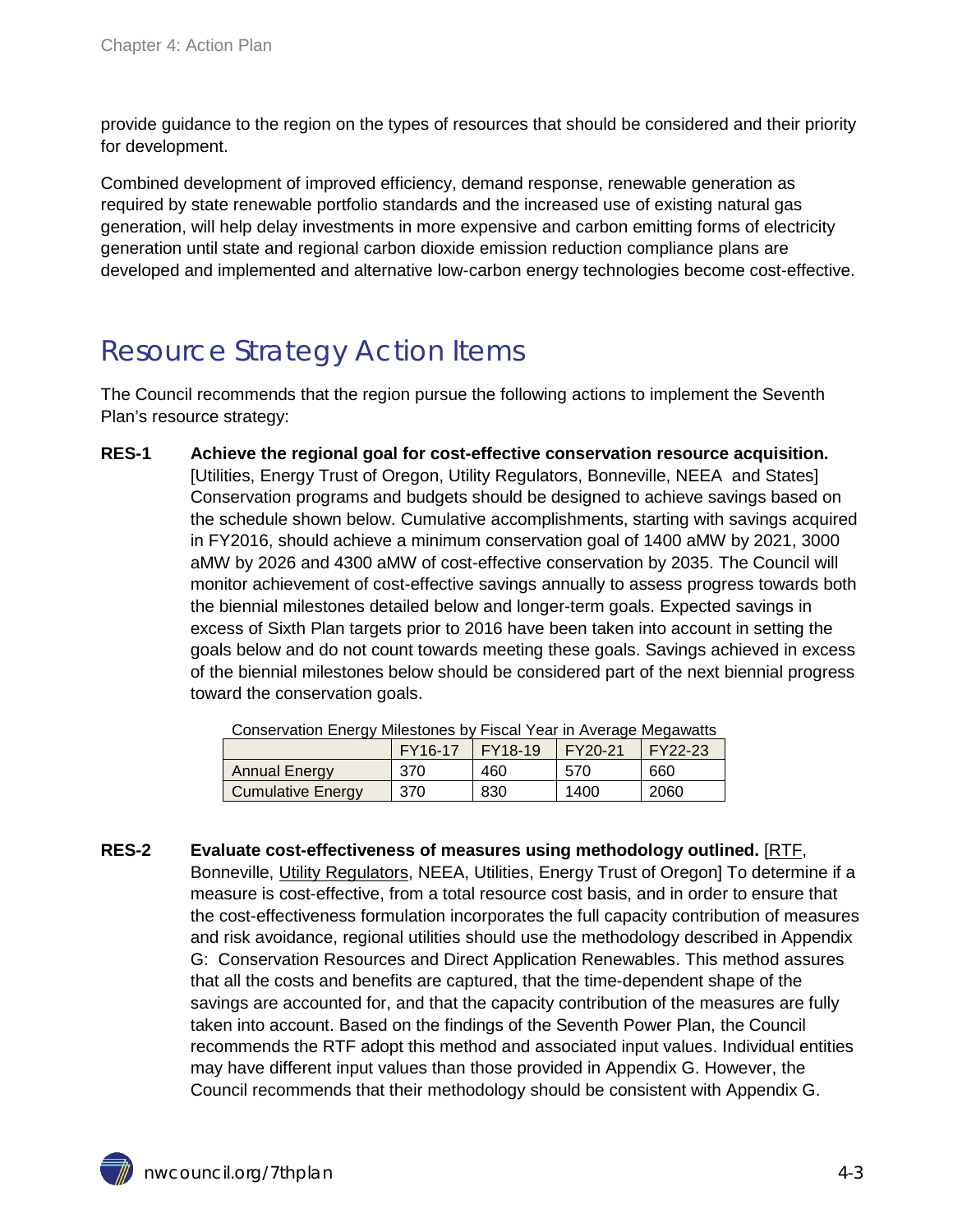- **RES-3 Develop and implement methods to identify system specific least-cost resources to maintain resource adequacy.** [Utilities, Energy Trust of Oregon, Utility Regulators, Bonneville, NEEA, and States] The Seventh Plan's analysis identified a potential need to add resources, including conservation and demand response, to maintain an adequate and reliable system. The Council's resource strategy includes guidance to Bonneville and the region's utilities on what resources would meet these needs at the least cost from a regional perspective. However, it is not possible in the Council's regional plan to specify exactly when additional resources will be needed or which resources and in what amounts best match the needs of individual entities. While the Council will continue to analyze these issues from a regional system perspective, the region's utilities and Bonneville should develop and implement methods to evaluate resource decisions to maintain resource adequacy. These methods should be consistent with the Council's Seventh Plan and with the Council's annual Resource Adequacy Assessment. To consider all potentially available resources including conservation and demand response these methods should:
	- Include an assessment of whether additional conservation acquisitions, beyond the levels set forth in RES-1, would be the least-cost resource for meeting the additional Bonneville or utility resource needs,
	- Include an assessment of whether demand response would be the least-cost resource for meeting the additional Bonneville or utility resource needs,
	- Evaluate cost-effectiveness by comparing the cost of increasing conservation acquisition and demand response to the cost of resources that add to regional reliability, such as additional thermal generation resources, rather than to short-term market purchases (e.g. RES-2),
	- **Consider thermal generation resources especially when local transmission** congestion or provision of ancillary services provide added benefits, and
	- Assess the individual positions of Bonneville or the utility with regard to the contribution to individual and regional reliability.

The Bonneville Resource Program following the next Council Resource Adequacy Assessment (scheduled for 2016) should outline an approach and schedule to accomplish this action item. Utility integrated resource plans developed after the next Resource Adequacy Assessment should also include comparable approaches.

**RES-4 Expand regional demand response infrastructure.** [Utilities that dispatch resources, Utility Regulators, Bonneville and States] Utilities and Bonneville should begin to or continue to develop or contract for systems to enable rapid expansion of demand response programs targeting winter or summer peaks relative to their individual system needs as assessed in RES-3. Utilities and Bonneville should explore how current conservation programs can be leveraged to expand demand response infrastructure. Such contracts and/or systems should be capable of integrating demand response into utility dispatch and operations and should be tested to verify that they can provide reliable demand reductions These systems should be in place prior to the announced

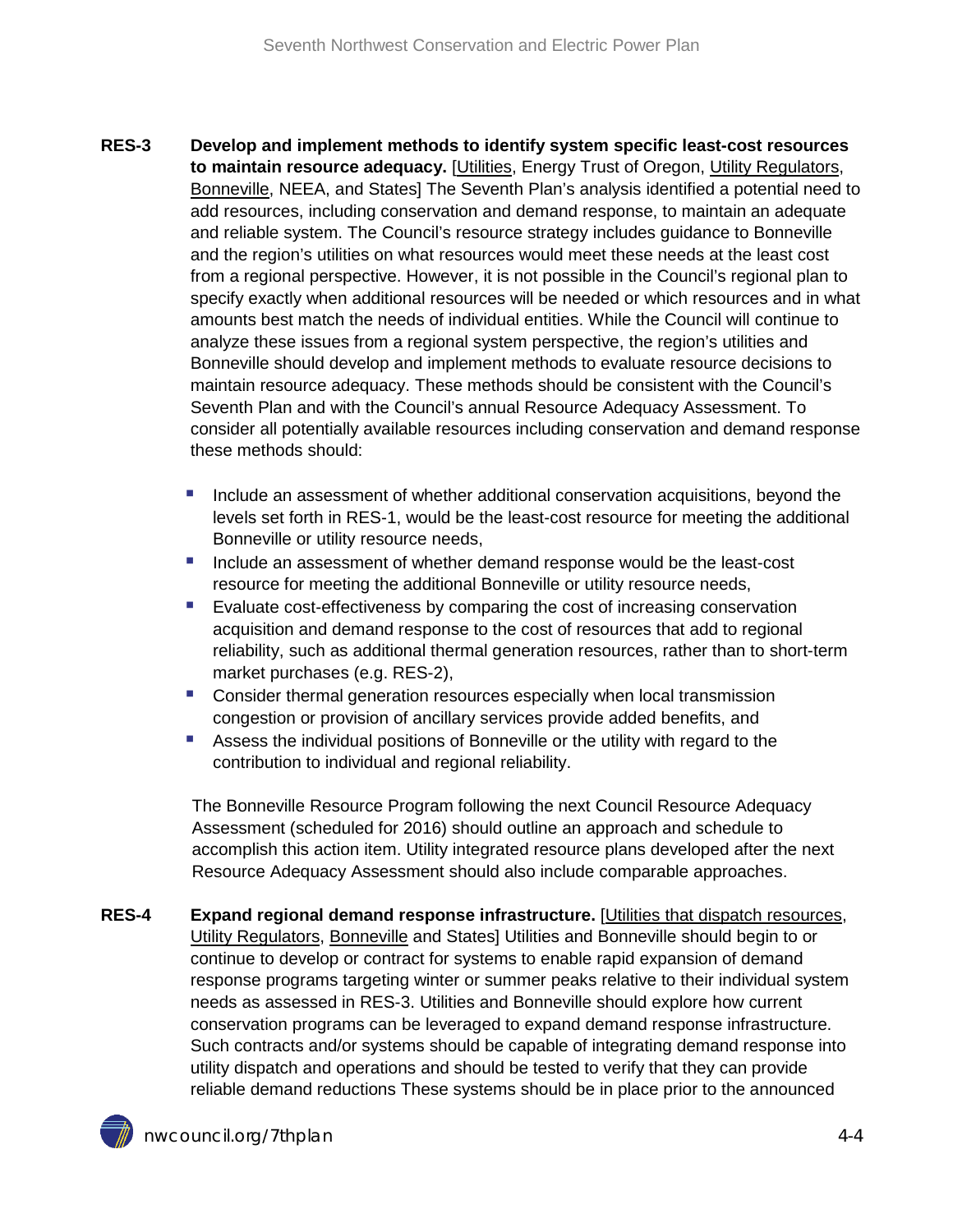retirement date of existing coal generation facilities in the region and be maintained as a resource for deployment under low-water, high-load conditions or other times of system stress.

The Council's analysis indicates that a minimum of 600 MW of demand response resources would be cost-effective to develop under all future conditions tested across all scenarios which do not rely on increased firm capacity imports. Moreover, even if additional firm peak power imports during winter months are assumed to be available, developing a minimum of 600 MW of demand response resources is still cost-effective in over 70 percent of the futures tested. In the mid-term assessment the Council will determine if the region has made sufficient progress towards acquiring cost effective demand response or confirming import capability sufficient to provide the region with a minimum additional peaking capacity of 600 MW

- <span id="page-4-0"></span>**RES-5 Support regional market transformation for demand response.** [NEEA, Utilities that dispatch resources, Utility Regulators, Bonneville, and States] Regional market transformation efforts and techniques should be used to reduce the cost and expand the availability of products that exist on the customer-side of the meter that could serve as demand response resources. The region has a proven track record of working with manufacturers and engaging in standards and code processes to reduce the cost and increase the market penetration of energy efficient products. These same approaches should be applied to demand response. For example, including demand-response ready controls in regional market transformation initiatives for energy efficiency in consumer appliance and lighting controls could accelerate the ability to develop automated demand response resources employing those products. A systematic approach to market transformation should be well established two years in advance of the next power planning process.
- **RES-6 Expand renewable generation technology options considered for Renewable Portfolio Standards (RPS) compliance.** [Utilities, Utility Regulators, and States] As utilities continue to comply with existing state Renewable Portfolio Standards they should assess the cost and generation potential for utility-scale solar photovoltaic and geothermal technologies when developing strategies to comply with existing state Renewable Portfolio Standards. Each utility should consider its own cost and resource need profile in such assessments. The Council will review utility Integrated Resource Plans and state compliance processes to track the types of renewable resources developed under state RPS.
- **RES-7 Regional carbon emissions.** [Utilities, Bonneville, Utility Regulators, and States] The Council did not evaluate resource strategies for state level compliance with the Environmental Protection Agency's Clean Power Plan (Clean Air Act, Sections 111(b) and 111(d)) carbon dioxide emissions limits. However, analysis for the Seventh Plan found that compliance was highly probable *at the regional level* through the reductions in emissions from coal-plants that are already scheduled for retirement, by achieving the regional conservation goals set forth in RES-1, by satisfying existing state Renewable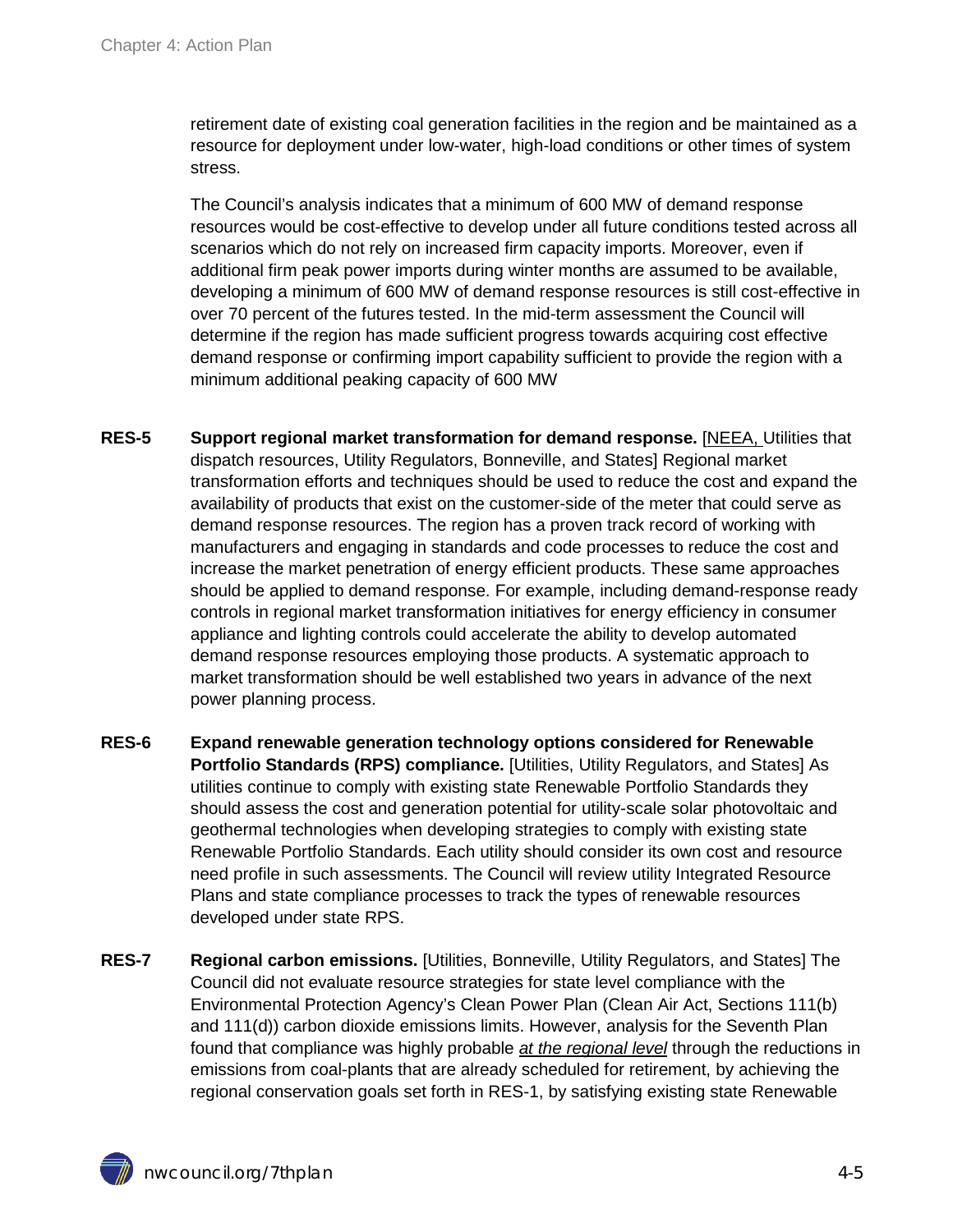Portfolio Standards and by re-dispatch of existing gas-fired generation. Should individual states or the region seek further emissions reductions, the least cost resource strategies identified by the Council rely on decreased use of existing coal generation and increased reliance on both existing and new natural gas generation, rather than increased use of renewable resources that do not reliably supply peaking capacity.

- **RES-8 Adaptive Management.** [Council, Utilities, Bonneville, Utility Regulators, and States] In order to track Seventh Plan implementation and adapt as needed the Council, in cooperation with regional stakeholders, will provide:
	- Annual Resource Adequacy Assessments
	- **Annual Conservation and Demand Response Progress Reports**
	- Mid-Term Assessment of Plan Implementation and Planning Assumptions

### <span id="page-5-0"></span>Regional Actions Supporting Plan Implementation

The Council recommends that the region pursue the following actions to implement the Seventh Plan:

- <span id="page-5-1"></span>**REG-1 Develop robust set of end-use load shapes with plan to update over time.** [Council, Bonneville, NEEA, Utilities, Energy Trust of Oregon] The capacity value of energyefficiency measures is significant. Data on new and emergent loads, including stand-by loads, however, is lacking. Additionally, where no more recent data are available, many of the end-use load shapes used in the Seventh Plan were developed 30 years ago. The region needs to update these load shapes to better understand peak contributions. Completion of this action will result in a data set of hourly (8760 hours per year) load shapes for a wide variety of end-uses and building segments. A business case for this study was completed for the Regional Technical Forum in 2012. Improvements in technology and opportunities for out-of-region coordination should reduce the cost of updating load shapes as compared to the 2012 business case. An update of the business case, specific work plan for implementation, and funding secured to accomplish this study should be completed by the end of 2016. Priority should be to fill significant gaps in existing end-use load shape data.
- **REG-2 Provide continued support for the Northwest Energy Efficiency Alliance (NEEA).** [Bonneville, Utilities, and Energy Trust of Oregon] Provide continued support for NEEA's 2015-2019 strategic and business plans. Consider additional support for NEEA to provide regional leadership on new opportunities where NEEA's core competencies, economies of scale and risk mitigation provide maximum value to the region. Identify and adopt new initiatives, and facilitate strategic planning efforts among partners to implement conservation opportunities identified in the Seventh Plan. Market transformation initiatives implemented by NEEA may need to be revised or expanded to encompass changing markets and the rapid progress in energy codes and standards. Specific action items in the Seventh Plan for which the Council recommends NEEA be the lead implementer include: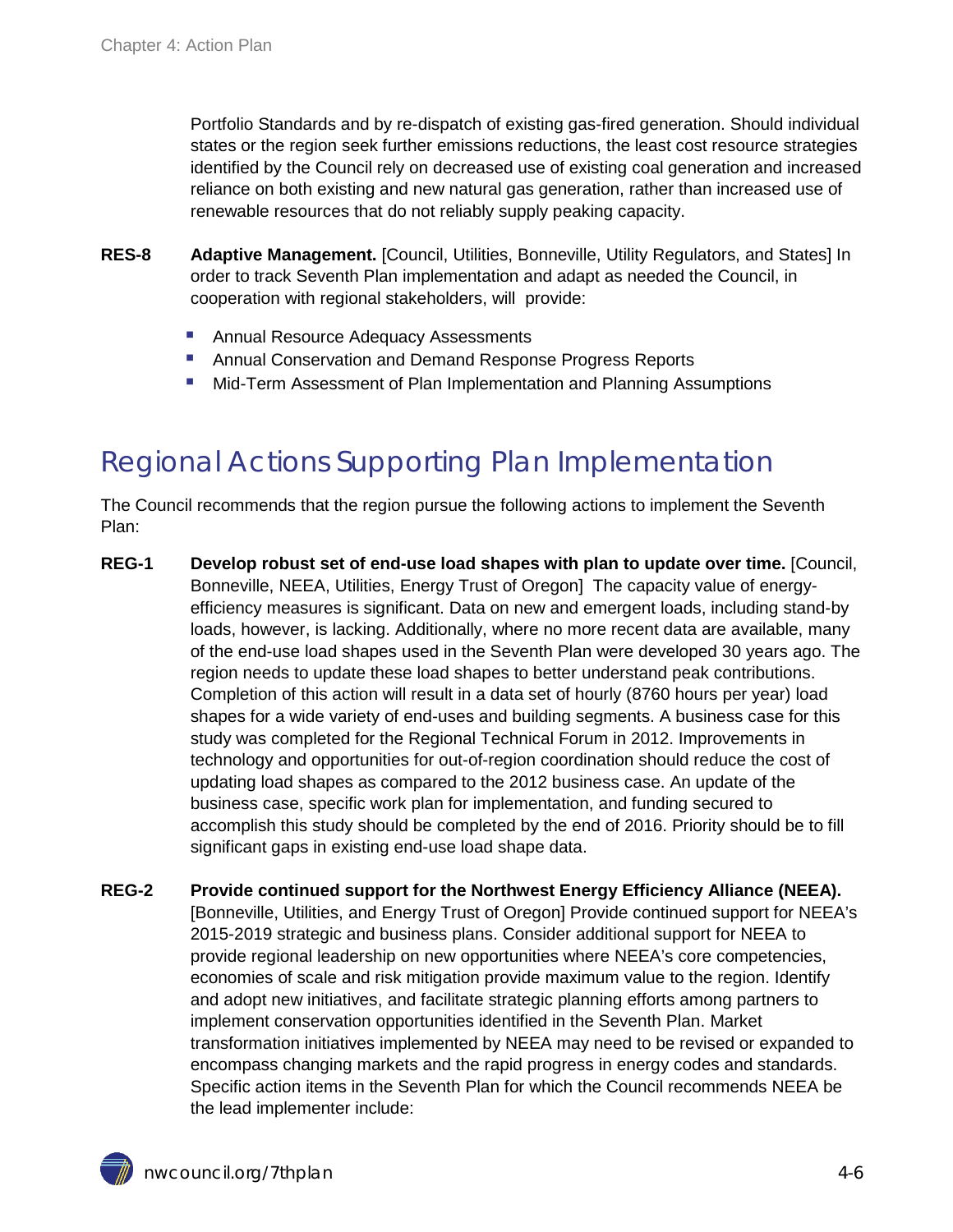Activities within the existing scope of NEEA's 2015-2019 Strategic and Business Plans:

- [REG-10.](#page-8-0) Develop strategies to coordinate energy-efficiency planning within region.
- [MCS-4.](#page-12-0) Develop a regional work plan focusing on emerging technologies to help ensure adoption.
- [REG-7.](#page-7-0) Conduct regional sector-specific stock assessments.
- **[MCS-7.](#page-12-1) Monitor and track code compliance in new buildings.**
- **[REG-8.](#page-8-1) Understand the impact of codes and standards on load forecasting and** regional conservation goals.

New activities not included in NEEA's 2015-2019 Strategic and Business Plans:

- [REG-1.](#page-5-1) Develop robust set of end-use load shapes with plan to update over time.
- **[RES-5.](#page-4-0) Support regional market transformation for demand response.**
- **[MCS-6.](#page-12-2) Develop and deploy best-practice guides for the design and operations of** new and emerging industries, such as data centers.
- **[ANLYS-9.](#page-21-0) Conduct research to improve understanding of electric savings in water** and wastewater facilities from reduction in water use.

For any of these items that NEEA is not able to implement, Bonneville, the utilities, and Energy Trust should work with the Council to develop strategies to address them.

- **REG-3 Collaborate on demand response data collection.** [Utilities, Bonneville and Utility Regulators] To assist with regional power planning, utilities should include the following information in their Integrated Resource Plans and Bonneville in its Resource Program:
	- Data (date and amount) on the historic dispatch of demand response (DR)
	- Future plans for DR acquisition, including an assessment of the system need (e.g., winter capacity, wind integration, etc.) that DR is anticipated to meet
	- **Assessment of DR potential within the utility's service territory**
- **REG-4 Collaborate on collection of regional operating reserve planning data.** [Utilities, Bonneville, and Utility Regulators] Utilities should include their planning assumptions for the provision of operating reserves in their Integrated Resource Plans and Bonneville in its Resource Program. These assumptions should emphasize reliability ahead of economic operations, that is, reasonable estimates for times of power system stress. The following should also be included :
	- An estimate of the utility's or Bonneville's requirement for operating reserves
	- Reasonable planning assumptions for the amount of the reserve requirement estimated to be held on hydropower generation and which projects should be assigned in power system models to provide these reserves
	- **Reasonable planning assumptions for the amount of the reserve requirement** estimated to be held on thermal plants and which plants should be assigned in power system models to provide these reserves
	- **Reasonable planning assumptions for any third-party provision of reserves**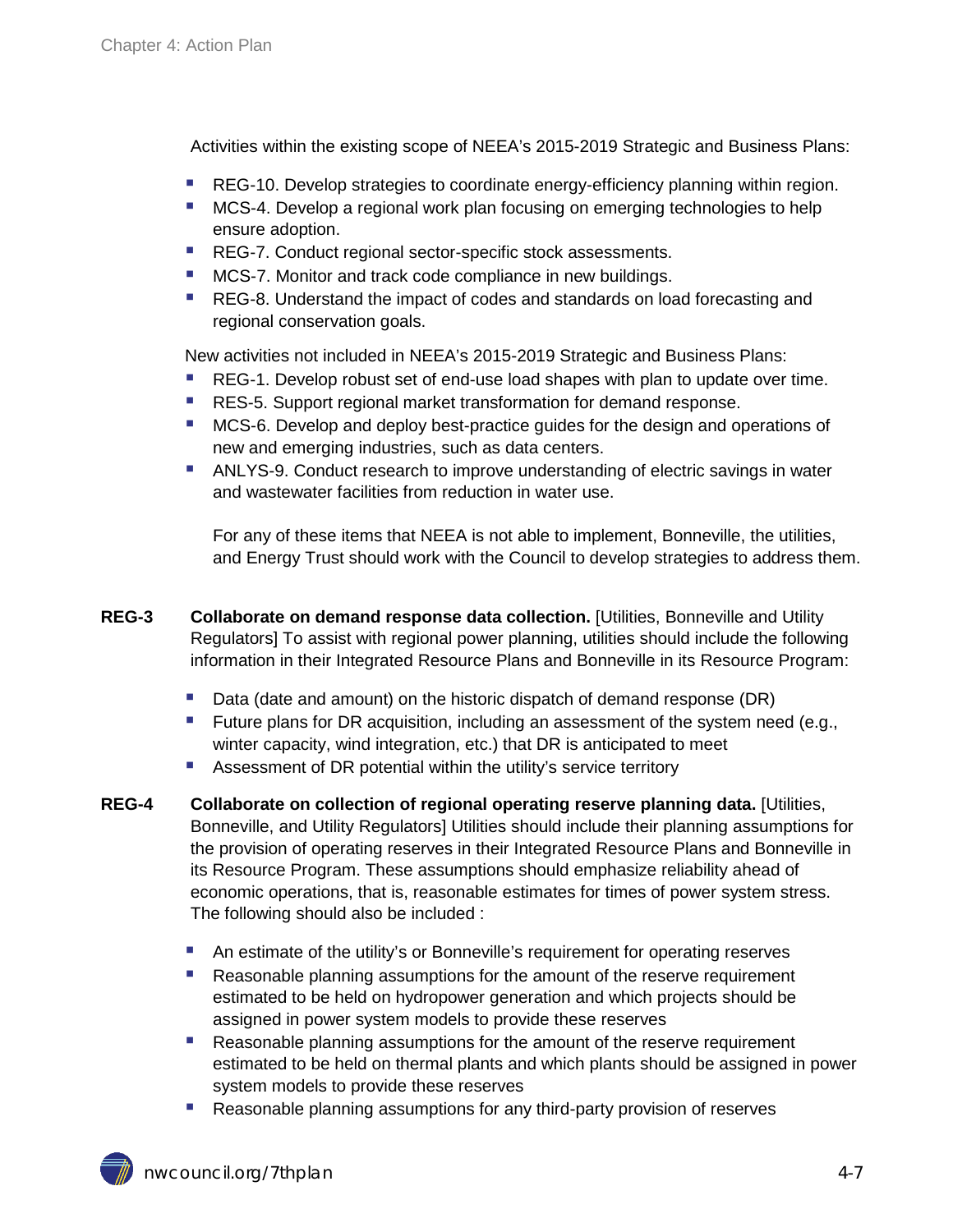- **REG-5 Conduct regular conservation program impact evaluations to ensure that reported energy and capacity savings are reliable.** [Bonneville, RTF, Energy Trust of Oregon, Utilities, Utility Regulators] Implementation of cost-effective energy efficiency is a key element of all least-cost resources strategies where energy efficiency is the single largest system investment in new resources. As such, the region needs to assure the implementation of efficiency programs produces reliable, cost-effective energy and capacity savings. The Regional Technical Forum should maintain and update its program impact evaluation guidelines and standards to ensure the reliability of energy and capacity savings reported and to inform the adaptive management of energy savings programs going forward, leveraging national efforts in developing best practices. Bonneville, utilities, Energy Trust of Oregon, and regulators should assure effective evaluations of the energy and capacity impacts of programs occur on a regular basis. The Regional Technical Forum should track these evaluated savings in its regional conservation progress report.
- **REG-6 Report on progress toward meeting Seventh Plan conservation objectives including the contribution of conservation to system peak capacity needs.** [RTF, Council, Bonneville, Utilities, Energy Trust of Oregon, and NEEA] As part of the Council's review of Seventh Plan implementation, the Regional Technical Forum should collect data annually from Bonneville, Utilities, Energy Trust of Oregon, and NEEA to report on progress towards meeting the plan's conservation goals and objectives. This Regional Conservation Progress Report should address whether and how the conservation technologies and practices identified in the plan are being developed for acquisition through local utility programs, coordinated regional programs, market transformation, adoption of codes and standards, code compliance efforts, and other mechanisms. The report should incorporate results of program impact evaluation and identify any acquisition gaps that need to be addressed. Given the importance of the capacity contribution of conservation identified in the Seventh Plan analysis, the report should also include estimates of the contribution of conservation to system peak capacity needs.
- <span id="page-7-0"></span>**REG-7 Conduct regional sector-specific stock assessments.** [NEEA] The stock assessments are a valuable resource for individual utilities and the region and should be updated regularly. Updated data should be available by early 2020, in time to inform the development of the Eighth Plan. Continue to enhance and improve the residential, commercial, and industrial assessments with regional review and input. Add an agricultural stock assessment that would improve understanding of opportunities in that sector, recognizing current data collection activities by Bonneville and difficulties in acquiring needed data. Currently, only the residential and commercial assessments are built into the NEEA 2015 through 2019 business plan, but there is significant value in collecting data for the industrial and agriculture sectors as well. Efforts in these sectors require coordination with stakeholders to establish the appropriate data collection methods. NEEA should define a schedule for designing and executing these assessments with a goal of having data available for all sectors by early 2020.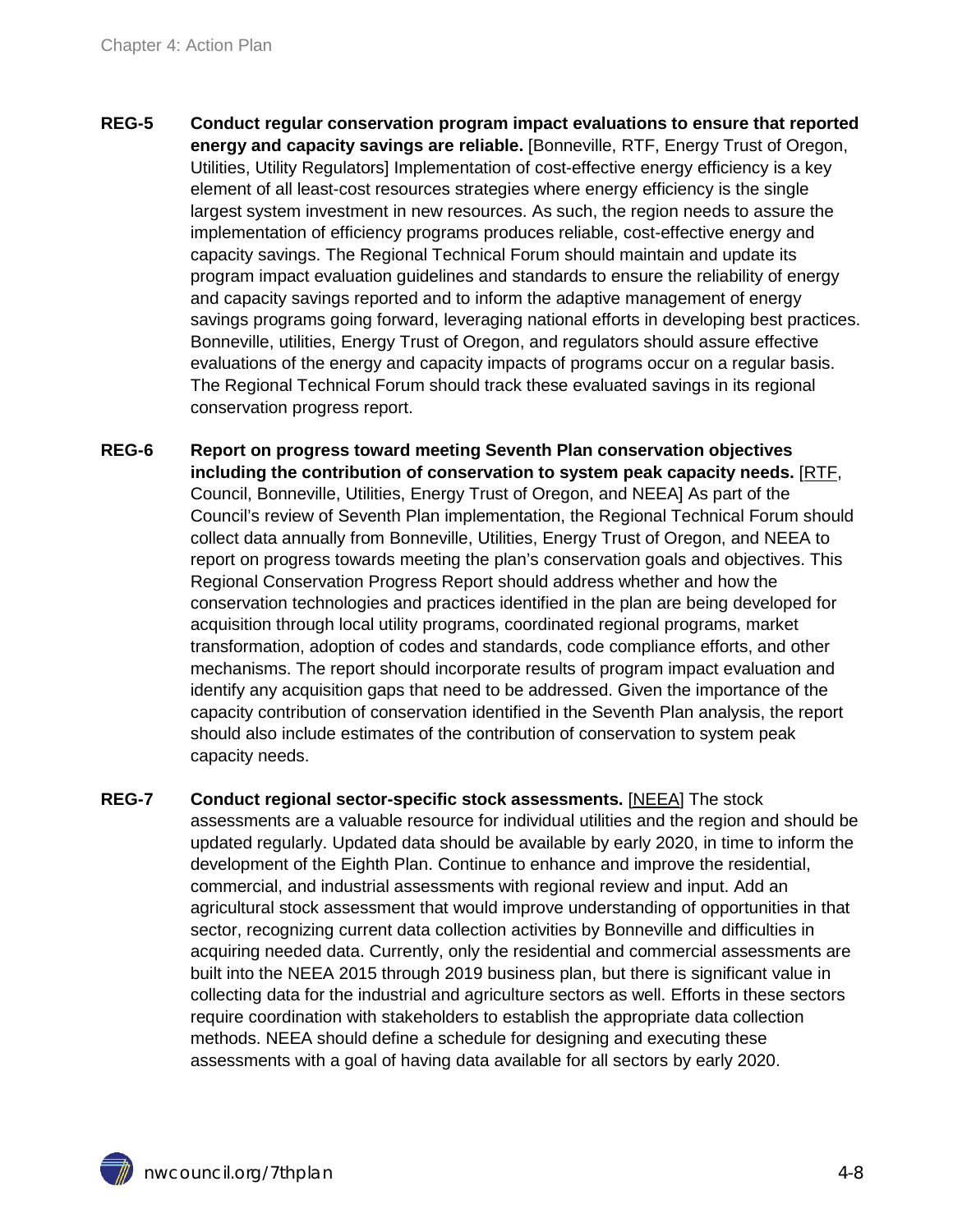- <span id="page-8-1"></span>**REG-8 Reflect the impact of codes and standards on load forecast and their contribution to meeting regional conservation goals.** [NEEA, Utilities, Energy Trust of Oregon, Bonneville, National Labs] NEEA should track the savings impact of enacted codes and standards and collect the necessary data, such as saturation of appliances, number of units installed, and unit savings. With appropriate disaggregation, these savings impacts can then be included in utility load forecasts and may be claimed against savings goals. NEEA should leverage the work Bonneville has completed to quantify the impacts of federal standards adopted since the development of the Sixth Plan. NEEA should produce an annual report on the savings impact of standards and updated models to link savings and load forecast estimates.
- **REG-9 Use whole-building consumption data to improve energy and demand savings acquisitions and estimates.** [Bonneville, Utilities, Energy Trust of Oregon, NEEA, Trade Allies, Evaluators, Regulators] Utilities should exploit the greater availability of interval data and analytic tools to improve estimates of both energy and demand savings and encourage facilities to undertake whole building improvements. Utilities and regulators should facilitate the sharing of whole building data (including billing data) with regional analysts, recognizing security and privacy concerns. These data will be useful in identifying savings potential from emerging technologies, new uses of electricity that contribute to load growth and standby or "idle mode" energy use. Utility program portfolios should incorporate programs that rely on a whole building approach to savings. A report on data analysis approaches and availability barriers should be completed by the end of 2017.
- <span id="page-8-0"></span>**REG-10 Develop strategies to coordinate energy-efficiency planning within region.** [NEEA, Bonneville, Energy Trust of Oregon, Utilities] Regional entities working together can more cost-efficiently capture conservation for many measures that have broad regional application and require coordination among implementing parties. NEEA recently facilitated the development of an initial regional strategy for commercial and industrial lighting, one of the largest sources of new efficiency potential in a very fast-changing market with a complex delivery infrastructure that crosses all utility boundaries. Similar facilitation efforts should be developed for other areas where regional cooperation among utilities, Bonneville, states, trade allies, and others is valuable. NEEA should initiate at least three such regional strategy efforts by the end of 2016.
- **REG-11 Analyze regional interest in convening a forum to explore the benefits of alternative business models and rate designs to promote energy efficiency when confronted with stable or declining growth in regional electricity demand.** [Council, Bonneville, Utilities, Regulators, States, Stakeholders]. The Council's plan finds that the adoption of cost-effective energy efficiency and demand response resources will minimize long-term regional bills while ensuring reliable electric service and reduce environmental impact. Different perspectives have emerged regarding local near-term economic effects related to acquiring energy efficiency and demand response under stable or declining load growth. Regional efficiency leaders have called for a forum to explore the benefits of alternative utility business models and rate designs to put energy efficiency investments on the same plane as other utility resource investments.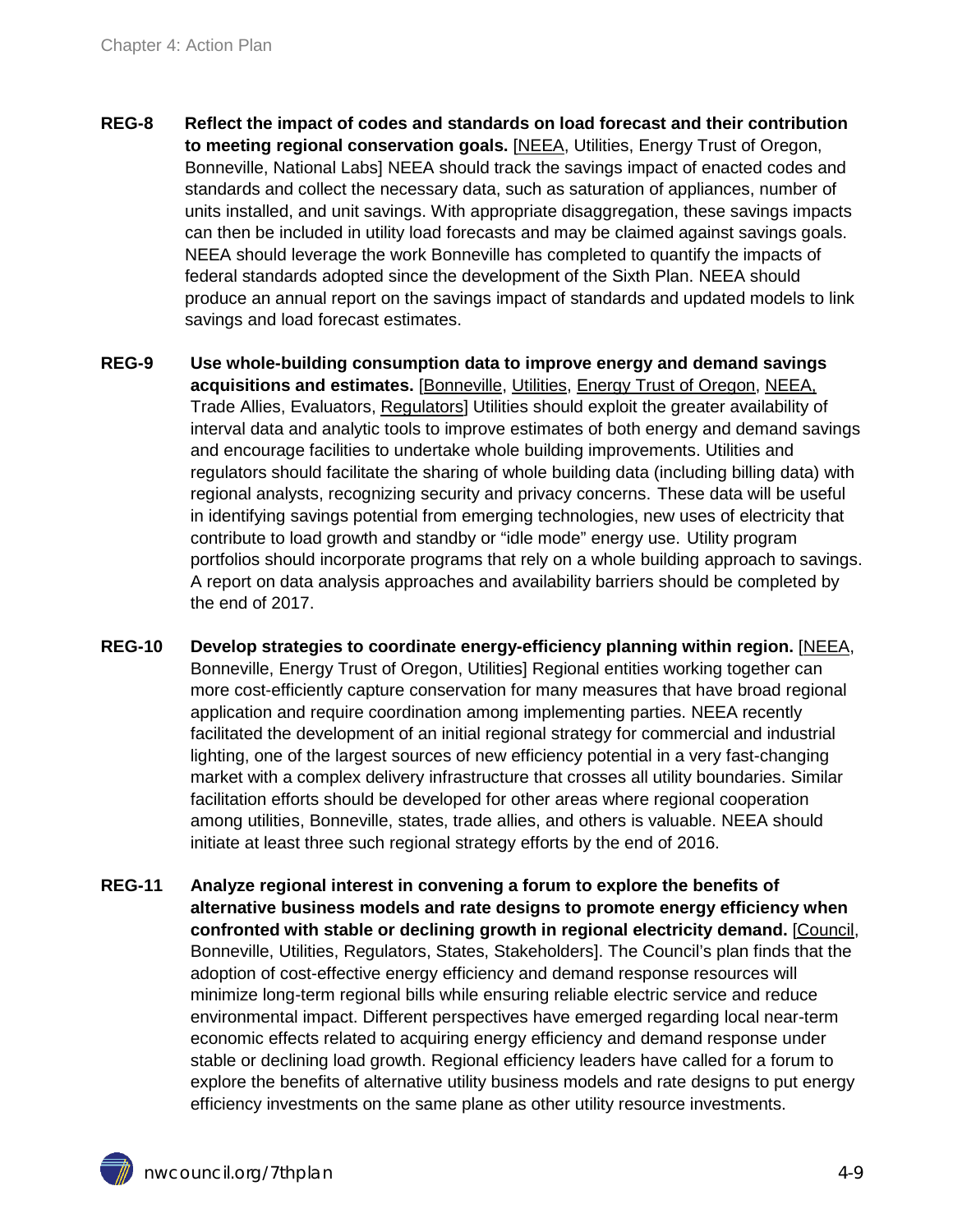Therefore, the Council should initiate a process to determine the interest in convening such a forum. If sufficient interest and participation warrant a forum, the conveners should propose the scope, participants, deliverables and timing of the forum. The Council should conclude the scoping process by the end of 2016.

### <span id="page-9-0"></span>Regional Actions Supporting Plan Implementation – Model Conservation Standards

The Council recommends that the region pursue the following actions to implement the Seventh Plan's Model Conservation Standards:

**MCS-1 Ensure all-cost effective measures are acquired.** [Bonneville, Utilities, Energy Trust of Oregon, States] In order to achieve all cost-effective conservation, all customer segments should participate in programs. The Northwest Power Act has required that the Bonneville Power Administration (BPA) distribute the benefits of its resource programs "equitably throughout the region."[1](#page-9-1) Bonneville and the regional utilities should determine how to improve participation in cost-effective programs from any underserved segments. Although low-income customers are often an underserved segment, other hard-to-reach (HTR) segments may include: moderate income customers, customers in rural regions, small businesses owners, commercial tenants, multifamily tenants, manufactured home dwellers, and industrial customers. Ideally, the customers in the HTR segment should participate in similar proportion to non-HTR customers, assuming similar savings potential.

> To accomplish this goal, Bonneville and the utilities in their overall data collection should include, to the extent it is readily available, demographic and business characteristic data that helps identify the existence of any HTR segments. Bonneville and the utilities should also coordinate with local and state agencies to leverage available data on various HTR segments. For example, community action programs will have information on low-income customers and program participation. The portion of participating customers in the assumed HTR segments should then be compared against the portion of customers within these segments in the utility's service area. This will determine which customer segments are indeed underserved. There may be other approaches to determining the HTR segments. For example, utilities may be able to review federal census track data against program participation.

Bonneville and the utilities should report to the Council on the proportion of participation from HTR segments and how these data were collected. The report should occur in 2017, and then annually thereafter. The strategies to improve participation by HTR segments should be considered in BPA's overall assessment and possible redesign of

 $\ddot{\phantom{a}}$ 

<span id="page-9-1"></span> $1$  Northwest Power Act  $\S6(k)$ , 94 Stat. 2722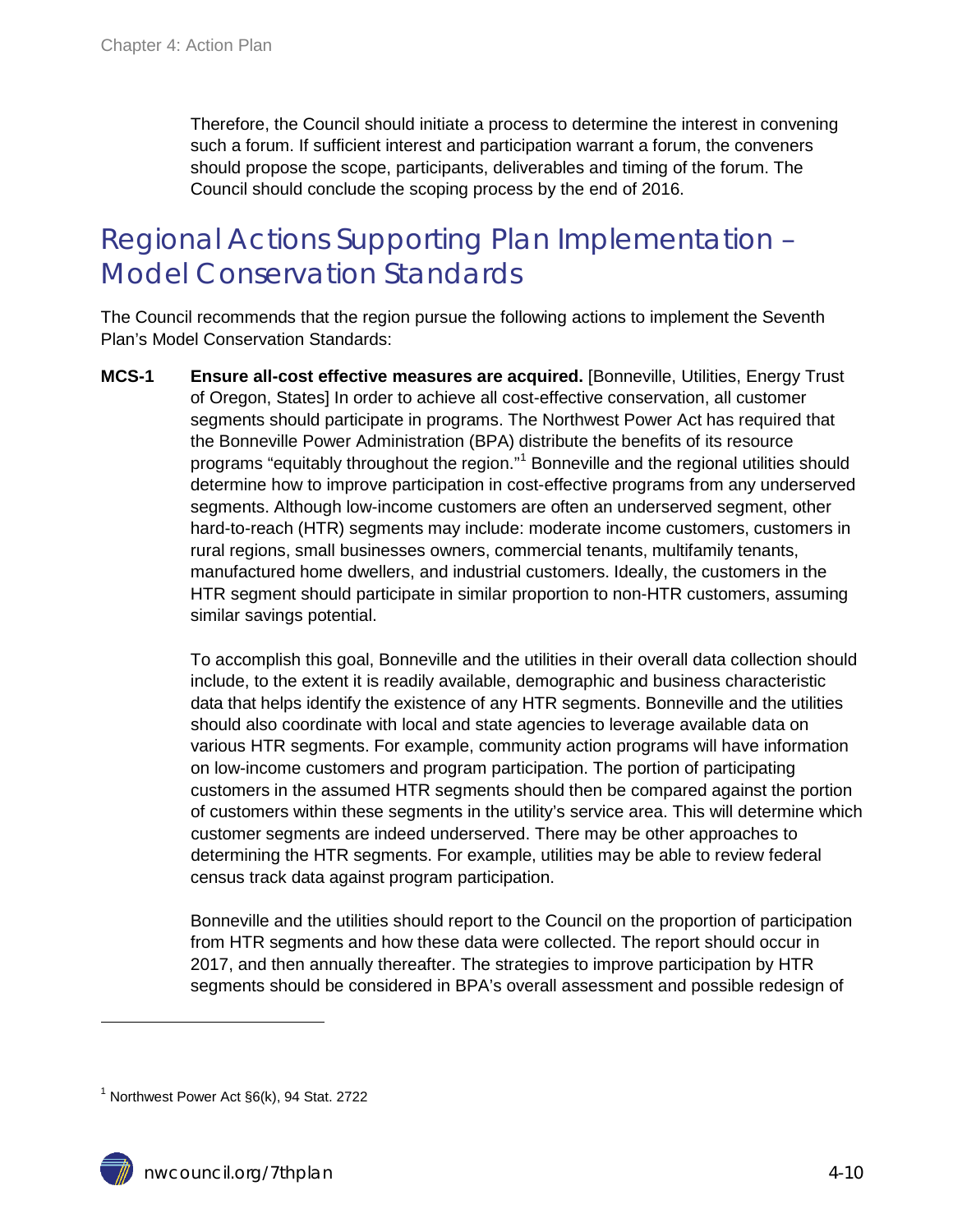energy efficiency implementation as described in BPA-6. After the first report, and prior to the completion of the Council's mid-term assessment, Bonneville and the utilities should devise strategies to improve participation by customers in cost-effective conservation in any underserved HTR segments identified in the report.

Evaluating all HTR sectors is important. In evaluating the sub-sectors highlighted below, considerations should include where data are readily available:

- Small and Rural Utilities: One specific segment that has been shown to have special difficulties in implementing energy-efficiency programs is the small and rural utility segment. A study conducted by the RTF in 2012 identified technical support needed by these utilities and infrastructure delivery constraints.<sup>[2](#page-10-0)</sup> A series of initiatives have been put in place to remedy some of the problems identified in that report and improve participation, but issues may remain that the assessment should investigate. For example, some utility customers of Bonneville may have limited staff and limited access to contractors to effectively use their Bonneville energy efficiency incentive. Strategies to improve participation should consider arrangements among utilities to share efficiency planning and implementation activities. Product availability and measure uptake may lag in smaller rural markets compared to larger markets. NEEA market transformation initiatives focused on those lagging markets should be considered as possible solutions along with assistance from Bonneville on education, program administration and measures directly tailored toward the small and rural utilities.
- Low-Income Households: Existing programs, such as the U.S. Department of Energy Low-Income Home Energy Assistance Program, have provided an infrastructure to increase penetration of energy-efficiency measures into the low-income segment. However, it is not known whether these programs and their current structure are sufficient. The assessment should determine whether the pace of low-income conservation improvements achieved, over the last five years, is sufficient to complete implementation of nearly all remaining cost-effective potential in the low-income segment by 2035. Strategies to improve participation and pace of acquisition should consider further coordination between utility, tribal, and Community Action Programs (CAP) identified by Bonneville's Low-Income Work Group. That work group should continue to seek improvements in program coordination and implementation as a joint effort between utilities, tribes, states and CAP agencies.
- Moderate-Income Households: The up-front cost required to purchase or install efficiency measures is often a significant barrier to moderate-income customers. Financial incentives from utilities, Bonneville, and Energy Trust of Oregon usually only

 $\overline{a}$ 

<span id="page-10-0"></span> $2$  Small and Rural Utility RTF Technical Support Needs Study.

http://rtf.nwcouncil.org/subcommittees/smallutilities/RTF%20Small\_Rural\_01-19-12\_FINAL.pdf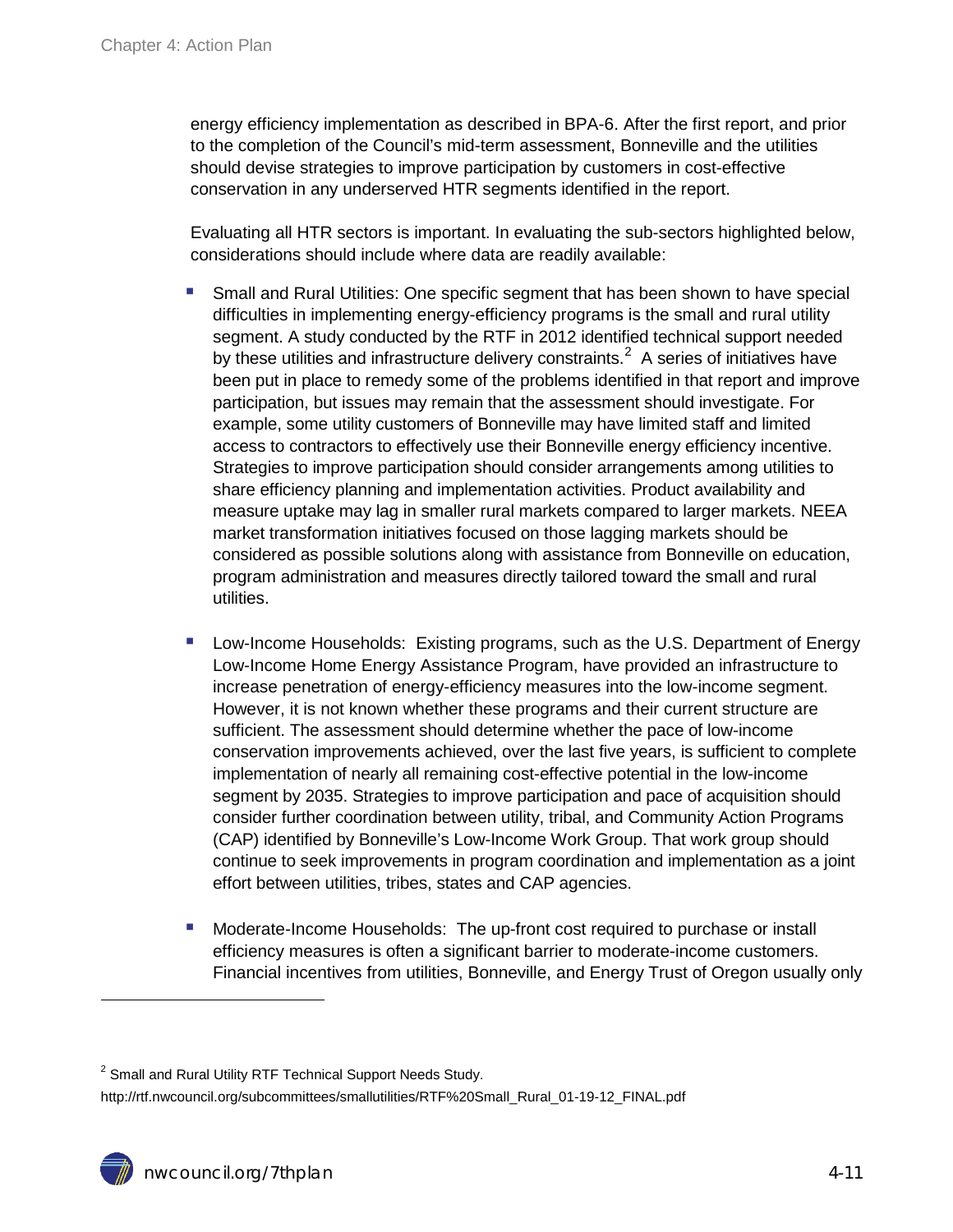cover a portion of measure cost, thus potentially limiting the participation of these customers, who do not qualify for the high incentives offered in programs for lowincome households. The assessment should investigate program participation rates among households above the low-income threshold and below median income levels and the reasons for any discrepancy relative to higher income households. The Energy Trust of Oregon has a well established program called Saving Within Reach that could provide helpful guidance on the potential establishment and operation of a moderate income program should a program be needed region-wide.

- Manufactured Homes: The manufactured home segment may face special challenges related to income, ownership, building codes, and some difficult-to-implement conservation measures specific to manufactured housing and their heating systems. The assessment should determine whether the adoption of measures in the manufactured home segment is on pace to complete implementation of nearly all remaining cost-effective potential over the next 20 years. Where expected shortfalls appear, specific barriers to implementation should be identified and solutions targeted at those barriers. While this market segment has been successfully targeted with a limited set of conservation measures (e.g. duct sealing), a more comprehensive approach that identifies and implements an entire suite of cost-effective measures during a single visit may be more cost-efficient.
- **MCS-2 Develop program to assess and capture distribution efficiency savings.** [RTF, Bonneville, Utilities] Significant cost-effective savings can be achieved through voltage optimization measures, such as conservation voltage regulation. The relatively slow historical adoption of these measures has been due to a variety of barriers that may be addressed by programs or performance standards. By spring of 2017, Bonneville should develop a plan to determine potential savings, identify barriers, and develop program assistance or distribution system performance standards. The plan should outline resource needs sufficient to assess potential and begin programs for one-third of its utility customers and customer load by 2021 with the goal of implementing all costeffective measures for 85 percent of its utility-customer load by 2035. Investor-owned utilities should do similar assessments and implement cost-effective efficiency improvements by 2035.
- **MCS-3 Encourage utilities to actively participate in the processes to establish and improve the implementation of state efficiency codes and federal efficiency standards.** [State Regulators, Bonneville, Utilities] Without robust efficiency programs paving the way for new measures and practices, efficient building codes and standards could not achieve their current levels of efficiency. However, for codes to continue to improve, programs need flexibility in pursuing measures that may not currently be costeffective, but demonstrate likely cost reductions. In addition, as building codes and federal standards begin to push the envelope of emerging efficiency practices, regulators should provide allowance for programs to offer measures and practices which are new, have limited market acceptance or availability, or are part of voluntary code provisions. Based on results of code compliance studies, Bonneville and the utilities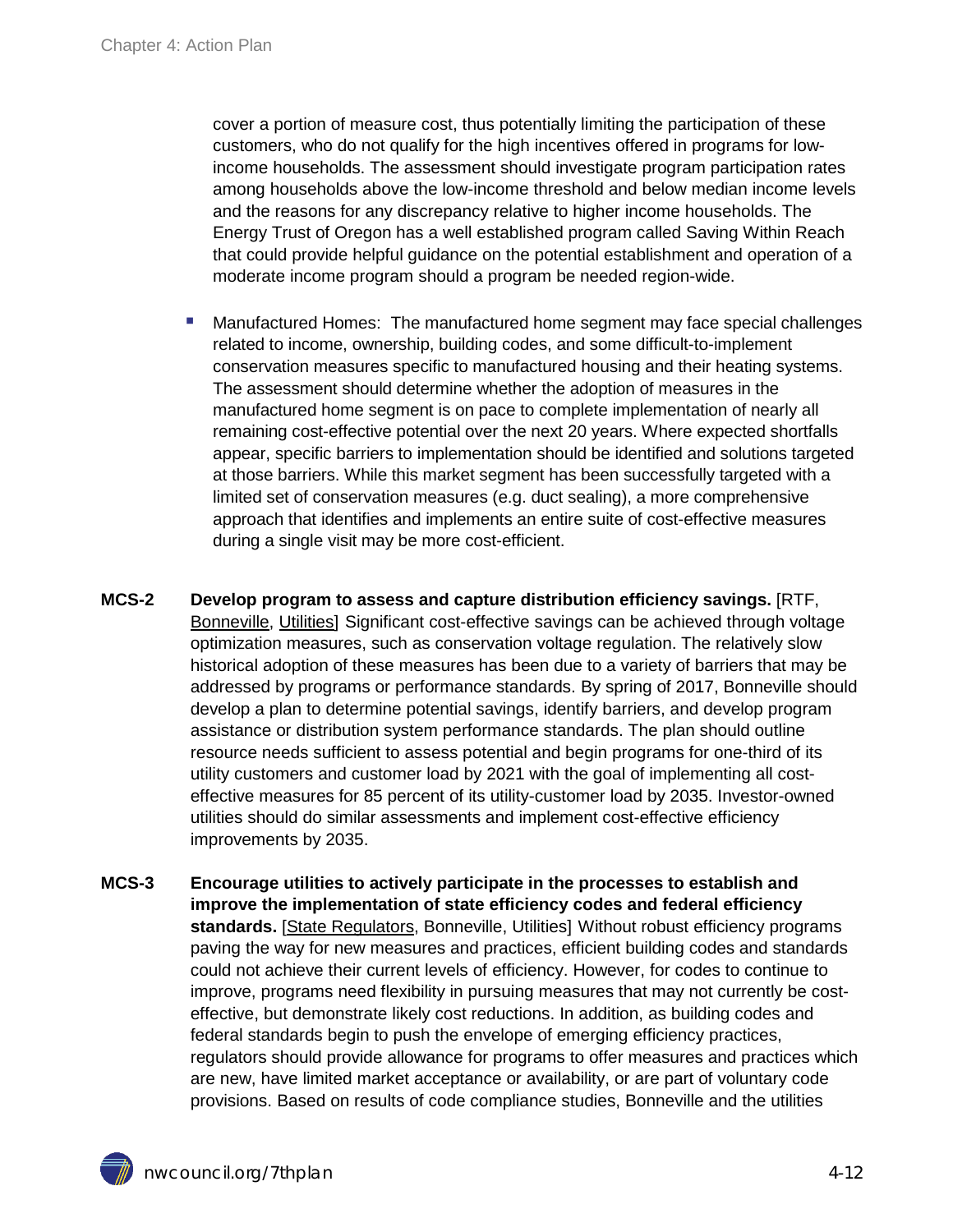should work with authorities having jurisdiction to encourage code compliance in any areas where it is lacking. This activity should be ongoing throughout the action plan period and should be reviewed after each new code adoption.

- <span id="page-12-0"></span>**MCS-4 Develop a regional work plan to provide adequate focus on emerging technologies to help ensure adoption.** [Bonneville, NEEA, Utilities, National Labs, Energy Trust of Oregon, Council, States] Nearly half of the potential energy savings identified in the Council's Seventh Power Plan are from emerging technologies or measures not in previous plans. The region has proven success at moving emerging technologies and design strategies into the marketplace and should continue to work toward this goal. This includes (1) tracking adoption of new measures in the Seventh Plan supply curves, (2) identifying actions to advance promising technologies and design strategies, (3) increasing adoption of existing technologies with low market shares, and (4) scanning for new technologies and practices. The Regional Emerging Technology Advisory Committee (RETAC) should develop a work plan to ensure success in these four areas and to track progress over the action plan period. The initial work plan should be developed by mid-2016 and updated every two years.
- **MCS-5 Actively engage in federal and state standard development.** [Council, Bonneville, NEEA, Energy Trust of Oregon, Utilities, States] Regional presence in the standard setting process has provided immense value to the region and the country. NEEA, on behalf of the region's utilities, should lead the effort to continue and perhaps expand this engagement with the U.S. Department of Energy as well as provide data and recommendations. The Council should continue to represent the Northwest states' interest in these processes. The region's engagement should inform the standards and the test procedures. NEEA should also assist the states in the development of statelevel standards for products not covered by the federal rules. This should be an ongoing activity with periodic assessment of resource requirements.
- <span id="page-12-2"></span>**MCS-6 Develop and deploy best-practice guides for the design and operations of emerging industries.** [NEEA, Bonneville, Utilities, Trade Allies, States] Emerging industries such as indoor agriculture and large data centers are rapidly increasing throughout the region. Many of these facilities have significant load that could be reduced with guidance on best-practice design and operational approaches. Development of the first generation of best-practice guides should be available by late-2016. NEEA should identify opportunities to deploy the best-practice guides to decision makers and design and operations professionals in the respective industries.
- <span id="page-12-1"></span>**MCS-7 Monitor and track code compliance in new buildings.** [NEEA, State code agencies, National Labs] Ensure new residential and commercial buildings (including major remodels) are built at or above code-required levels across the four Northwest states. NEEA should work with regional code stakeholders to develop and implement appropriate methods to directly measure levels of code compliance and associated energy savings. The compliance study should assess local jurisdiction code plan review and inspection practices. Site visits with local code jurisdictions, and the design and construction industry should be conducted to assess training, education, and other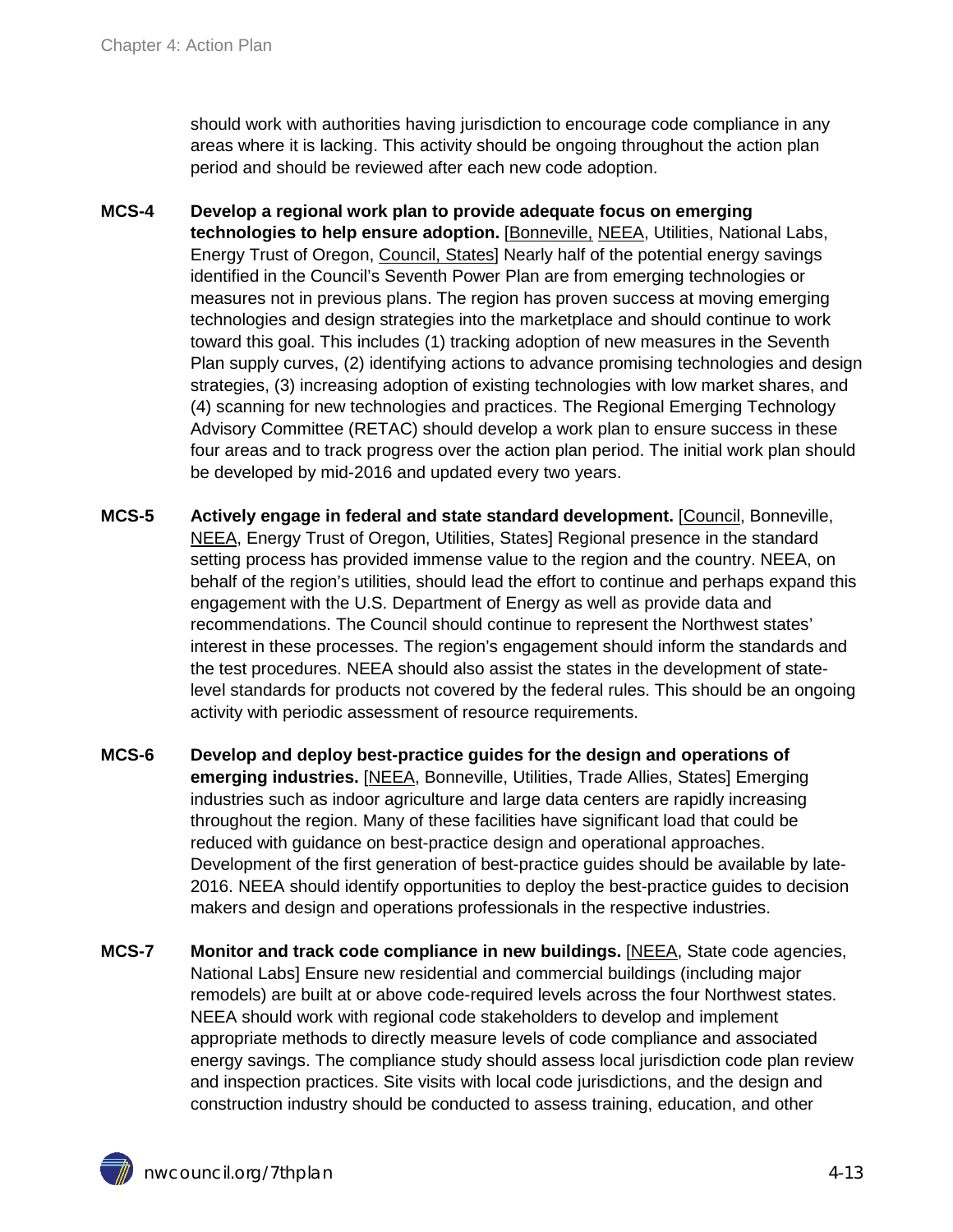resource needs to assure high levels of code compliance. NEEA should explore whether there may be other regional entities (e.g. Pacific Northwest National Laboratory) with whom NEEA could collaborate and leverage its work. NEEA's work plan and budget should include sufficient resources for continuing compliance studies with the expectation of reports for all states and sectors by 2020. Ideally, the completion of these reports should be timed to inform future code updates.

### <span id="page-13-0"></span>Bonneville Actions Supporting Plan Implementation

The Council recommends that Bonneville pursue the following actions to maintain consistency with the Seventh Plan:

- **BPA-1 Achieve Bonneville's share of the regional goal for cost-effective conservation resource acquisition.** [Bonneville] Bonneville should continue to meet its share of the Seventh Plan conservation goals working with its public utility customers, the Northwest Energy Efficiency Alliance, the Regional Technical Forum, the states, and the tribes. Bonneville should ensure that public utilities have the incentives, support, and flexibility to pursue sustained conservation acquisitions appropriate to their service areas in a cooperative manner, as set forth in detail in the conservation action plan items. Bonneville should offer flexible and workable programs to assist utilities in meeting the conservation goals, including a backstop role for Bonneville should utility programs fail to achieve these goals. Should public utility savings fall short of Bonneville's share of the regional conservation goal, the Council expects the agency to conduct an assessment of the problem and implement solutions. **(See Action Item RES-1 for specifics)**
- **BPA-2 Update methods to identify least-cost resources needed to maintain regional adequacy. (See Action Item RES-3 for specifics)** [Bonneville]
- **BPA-3 Continue efforts to establish demand response.** [Bonneville] Bonneville should continue its efforts to evaluate and enable the use of demand response as a resource to meet future resource needs. As modeled in the Seventh Power Plan, demand response resources are used to meet fall, winter and summer peak demands primarily under critical water and extreme weather conditions. Bonneville has also tested other potential applications of demand response resources, such as to help in the integration of variable resources like wind. The Council was not able to explicitly model the use of demand response resources to reduce the need for variable resource integration or other ancillary services during the development of the Seventh Power Plan. Applications of demand response may likely provide cost-effective options for providing such services. Therefore, Bonneville should continue to develop its ability to meet the need for other ancillary services, such as variable resource integration, with demand response, as one aspect of its evaluation.

This effort should identify and remove barriers to successful implementation of demand response and include: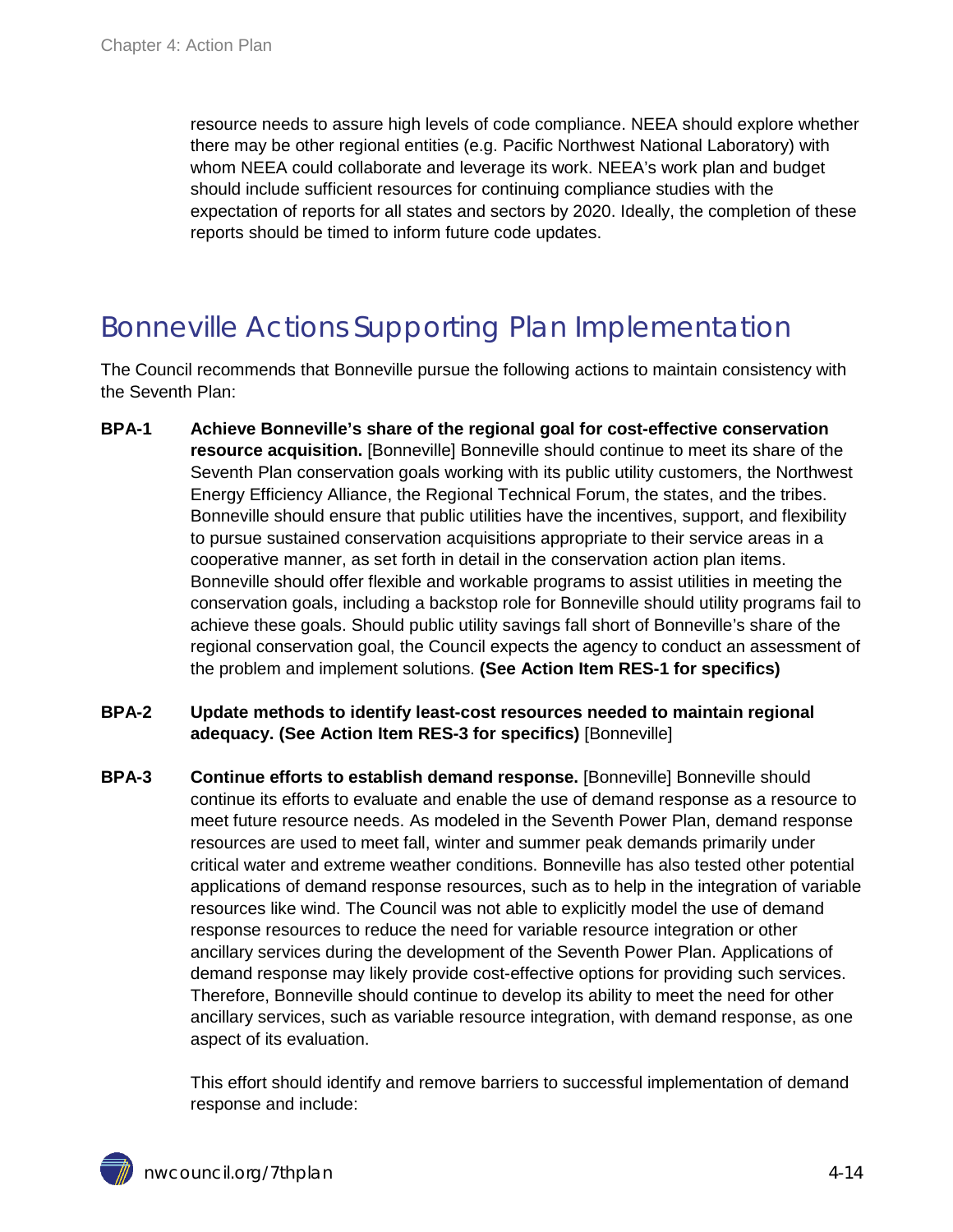- Establishing resource acquisition rules for demand response as an integrated part of assessing resource needs as detailed in RES-3
- **Expanding the infrastructure for demand response as detailed in RES-4**
- If Identifying the amount and cost of demand response potential including potential in the Bonneville customer utilities service areas that could be made available for Bonneville resource needs
- Assessing barriers to the further development of demand response by Bonneville and implementing actions to overcome those barriers

Bonneville should include the resource acquisition rules, the potential assessment for demand response and the assessment of barriers to developing demand response in its Resource Program.

- **BPA-4 Improve access to demand response data.** [Bonneville] Bonneville should create systems to add demand response dispatch data to its existing publicly available data on the Bonneville public website. **(See Action Item REG-3 for specifics)**
- **BPA-5 Quantify the value of conservation in financial analysis and budget-setting forums.** [Bonneville] Bonneville should estimate both the cost and benefit (value) of its historic and forecast investments in energy efficiency with respect to its overall net revenue requirement for both power supply and transmission services. Data on both the costs and benefits should be publicly available in forums where agency budgets and investment allocation are discussed and decisions are made. The value of conservation is often missing from discussions setting budgets for conservation while the cost elements are always present. By quantifying the financial value of cost-effective conservation and the revenue requirement compared to no conservation, there would likely be greater buy-in from utility customers for the efficiency expenditures. Bonneville should work with the Council to develop a method to calculate estimated value of conservation (e.g., return on investment) and provide the estimate as part of its budgeting processes, Integrated Program Review, Capital Investment Review, and annual budget documents. Bonneville should have robust data to make this estimate before its next Integrated Program Review.
- **BPA-6 Assess Bonneville's current energy efficiency implementation model and compare to other program implementation approaches.** [Bonneville] Bonneville's current efficiency program approach is based on a proportional funding model. Program offerings and incentives are designed to provide equal access to measures and program funding in proportion to Tier 1 load. This model, while effective in achieving funding equity among customer utilities, may limit the ability of Bonneville to focus its acquisition efforts on acquiring all cost-effective conservation in the region.

By the end of 2017, Bonneville should commission a study to assess alternative program design, funding allocation and incentive mechanisms and compare benefits and costs of implementing alternative models. Bonneville should develop the scope of the study in consultation with the Council and stakeholders. Alternative program approaches could include a focus on the value of the savings based on winter capacity needs, geographical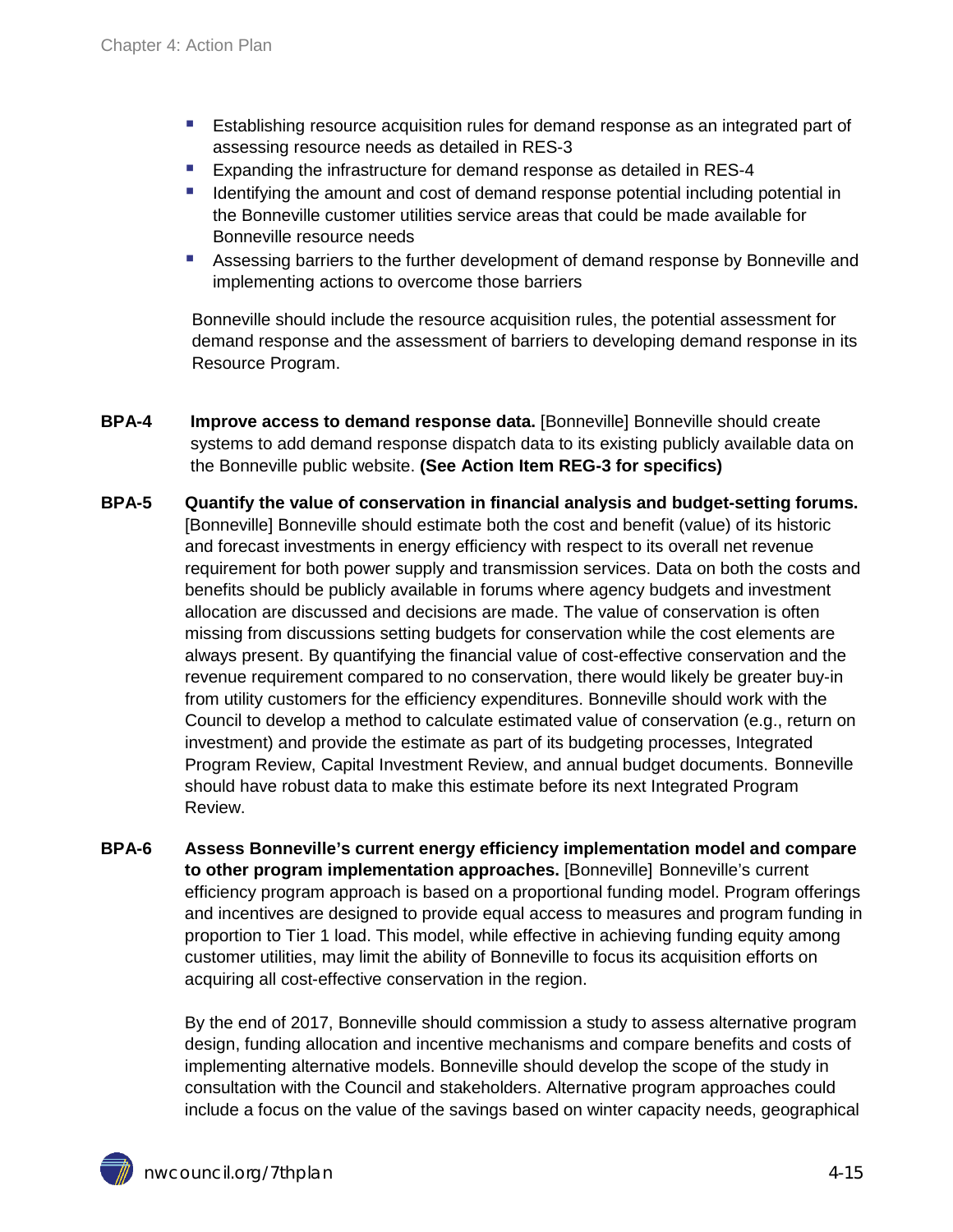needs, or localized capacity constraints. Additional approaches should explore different cost performance metrics such as lowest first year cost, lowest levelized cost, or highest benefit-to-cost ratio. The study should develop an example portfolio for each approach, assessing the resulting potential savings and costs to Bonneville and its customers. The study should, for each portfolio:

- Assess likelihood of achieving all cost-effective conservation;
- Address the technical, policy, and economic tradeoffs;
- Assess the incentives and disincentives to program participation;
- Assess administrative process efficiency;
- Assess changes in the value of cost-effective energy efficiency, revenue requirements and how the benefits flow to customers (see BPA-5);
- Assess effectiveness of achieving savings for large projects at end-use customers;
- Assess effectiveness of the bi-lateral transfer mechanisms in allowing utilities to exchange energy-efficiency funding to balance utility circumstances of power needs and conservation potential.
- **BPA-7 Bonneville and the Council should develop a report that identifies barriers to conservation acquisition by Bonneville's customer utilities with recommended strategies to eliminate or minimize such barriers. [Bonneville, Council]** The report should identify economic, contractual, motivational, institutional, and political barriers to acquisition and implementation of conservation and demand response measures. Strategies to address barriers should be developed in consultation with customer utilities and other stakeholders. The report should be completed by the end of 2017.
- **BPA-8 Bonneville should perform an analysis of its operating reserve requirements.** [Bonneville] Bonneville should conduct an analysis of the most cost-effective method of providing operating reserves that meet system reliability requirements at the lowest probable cost. Bonneville should report the input assumptions, methods of analysis and results of this analysis to the Council for use in the Council's planning process. The analysis should be included in each Bonneville Resource Program. (See Northwest Power Act, §4(e)(3)(E), 94 Stat. 2706.)
- **BPA-9 Bonneville should continue to evaluate methods for reducing or mitigating regional generation oversupply conditions.** [Bonneville] Bonneville should work with its customers to create incentives that help mitigate generation oversupply conditions.
- **BPA-10 Enhance Bonneville's load forecasting model**[Bonneville, Council] Council staff will work closely with Bonneville staff to implement the Council's long-term end-use forecasting model. The enhancement in end-use modeling capability will enable Bonneville to better reflect impacts of future codes and standards and more explicitly account for the impact of conservation acquisitions on forecast loads.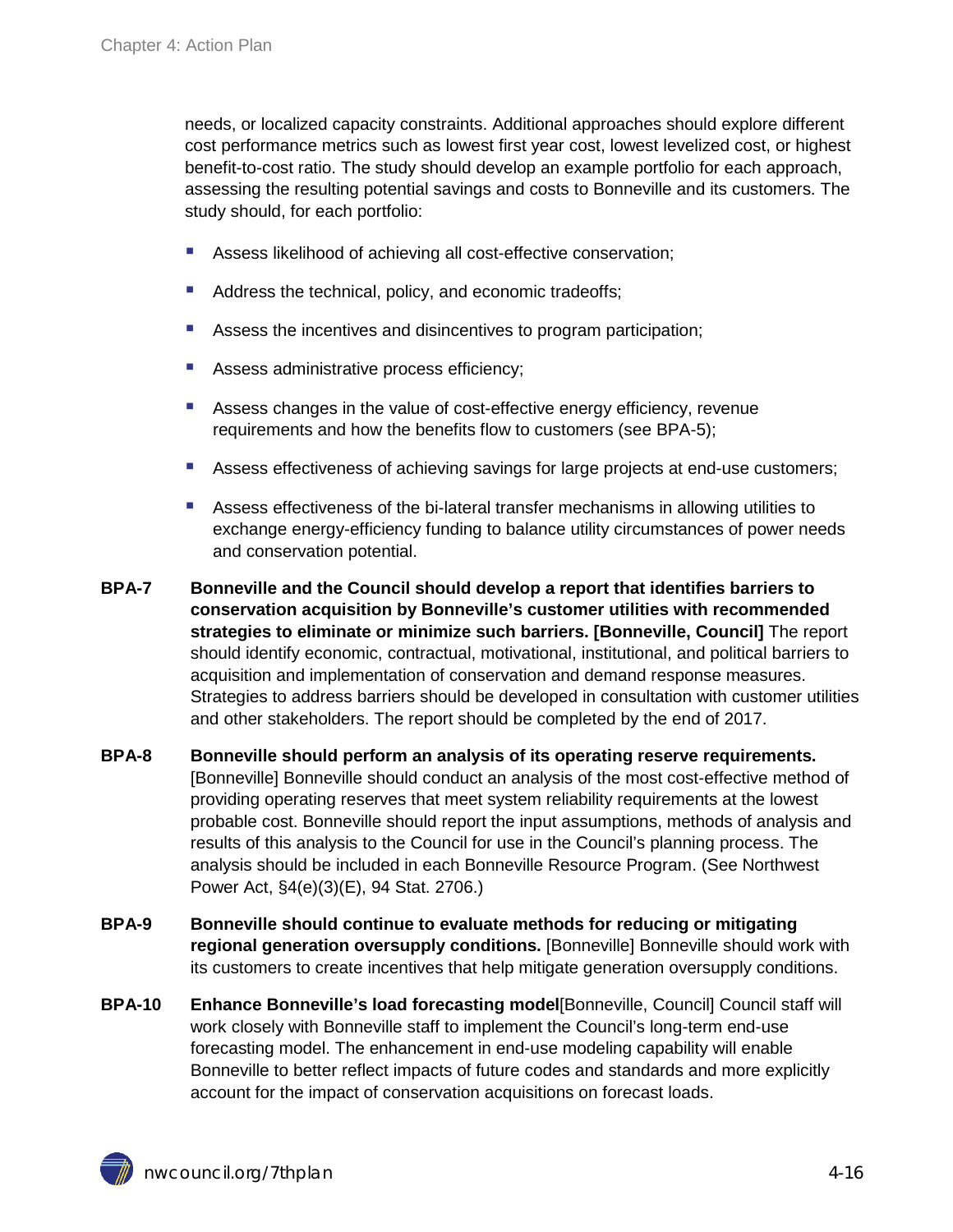### <span id="page-16-0"></span>Council Actions Supporting Plan Implementation

- **COUN-1 Form Demand Response Advisory Committee.** [Council] A major finding of the Seventh Plan is that the region would benefit from the development of demand response (DR) resources. To facilitate this, the Council should establish a Demand Response Advisory Committee to assist in the identification of strategies to overcome regional barriers to DR implementation and the quantification of DR potential. The scope of this committee's activities should be to facilitate the deployment of demand response resources in the region by serving as a forum for sharing program experience and data. This committee should be chartered by the Council by the end of FY2016. In drafting the charter, technologies that enable or function in a similar fashion to demand response should be considered, such as distributed standby generation, distributed energy storage, transactive energy, and other specific "smart grid" or "grid edge" technologies.
- **COUN-2 Continue to co-host the Pacific Northwest Demand Response Project (PNDRP).** [Council] The Council should continue to coordinate with the Regulatory Assistance Project to host the Pacific Northwest Demand Response Project (PNDRP). PNDRP should be convened at least annually.
- **COUN-3 Review the regional resource adequacy standard.** [Council, Resource Adequacy Advisory Committee, Bonneville, Pacific Northwest Utilities Conference Committee] The Council's current adequacy metric (loss of load probability) and threshold (maximum value of 5%) has been used since 2011 as a good indicator of potential future power supply limitations. However, the loss of load probability metric may not be the most appropriate for determining the adequacy reserve margin and the associated system capacity contribution for specific resources (see COUN-4 and COUN-5), both of which are critical components of the Regional Portfolio Model. The loss of load probability metric (as currently defined) is also not appropriate for estimating the effective load carrying capability of resources. The Council should review and, if necessary, amend its standard. Any change to the adequacy standard should be adopted by the Council in time to be used for the development of its next power plan.
- **COUN-4 Review the Resource Adequacy Assessment Advisory Committee assumptions regarding availability of imports.** [Council, Resource Adequacy Advisory Committee, Bonneville, Pacific Northwest Utilities Conference Committee] The Council's current assumptions regarding the availability of imports from out-of-region sources and from inregion market resources should be reexamined. The sensitivity of total system cost to import availability has been demonstrated in the Regional Portfolio Model analysis. To minimize cost and avoid the risk of overbuilding, the maximum amount of reliable import should be considered. The Resource Adequacy Advisory Committee should reexamine all potential sources of imported energy and capacity and make its recommendations to the Council. Any changes to import assumptions should be agreed upon in time to be used for the development of the next power plan.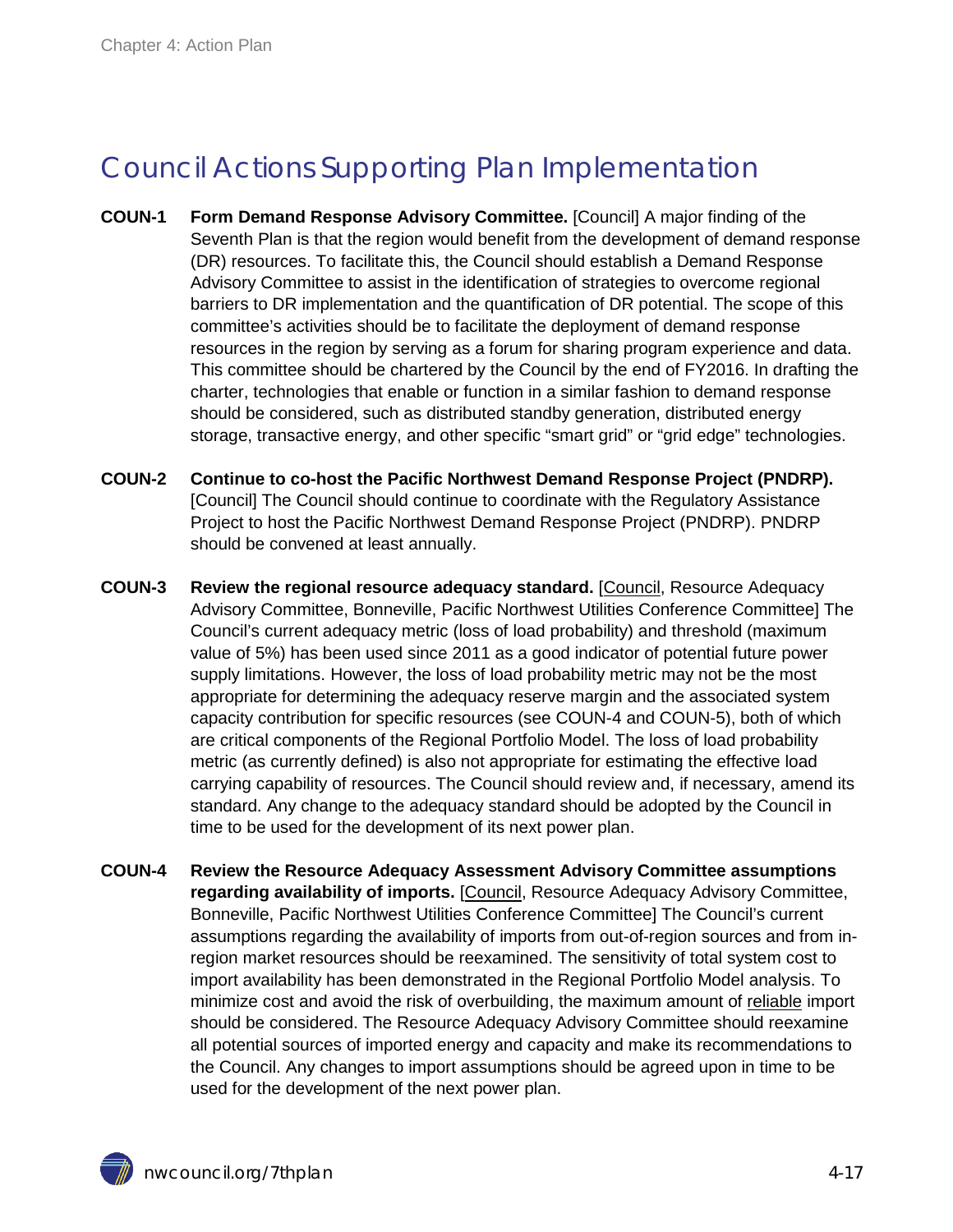- **COUN-5 Review the methodology used to calculate the adequacy reserve margins used in the Regional Portfolio Model.** [Council, Resource Adequacy Advisory Committee, System Analysis Advisory Committee, Bonneville, Pacific Northwest Utilities Conference Committee] Resource strategies developed using the Regional Portfolio Model are very sensitive to the adequacy reserve margin (ARM), calculated using output from the Council's adequacy model (GENESYS). The ARM is effectively a minimum build requirement that ensures that resource strategies selected by the Regional Portfolio Model will produce acceptably adequate power supplies. The underlying methodology and assumptions used to assess ARM values should be thoroughly reviewed by regional entities. Any changes to the ARM methodology should be agreed upon prior to the development of the next power plan.
- **COUN-6 Review the methodology used to calculate the associated system capacity contribution values used in the Regional Portfolio Model.** [Council, Resource Adequacy Advisory Committee, System Analysis Advisory Committee, Bonneville, Pacific Northwest Utilities Conference Committee] Resource strategies developed using the Regional Portfolio Model are very sensitive to resource associated system capacity contribution values (ASCC), which are calculated using the Council's adequacy model (GENESYS). The ASCC provides the effective capacity value of resources when they are incorporated into a power supply with storage (e.g. the Northwest hydroelectric system). The methodology and assumptions used to assess ASCC values should be thoroughly reviewed by regional entities. Any changes to the ASCC methodology should be agreed upon prior to the development of the next power plan.
- **COUN-7 Perform a regional analysis of operating reserve requirements.** [Council] The Council will use the Bonneville analysis of reserve requirements (See action item BPA-8) and work with other regional stakeholders to complete a regional analysis of the most cost-effective method of providing operating reserves that meet reliability requirements at the lowest probable cost. This analysis should be completed in time to include in the next power plan.
- **COUN-8 Participate in and track WECC activities.** [Council] The Council should continue to represent the Northwest region in the planning activities at the Western Electric Coordinating Council (WECC), including participation on the Loads and Resources Subcommittee (LRS). The LRS develops WECC resource adequacy guidelines and assessments and acts as the interface with NERC in these areas and on NERC's development of standards in the resource adequacy area. The WECC and NERC activities provide the background within which the Council analyzes adequacy issues and approaches and develops its regional adequacy assessments.
- **COUN-9 Monitor regional markets and marketing tools that impact the dispatch of the power system.** [Council] Since the Sixth Plan, the region has seen the advent of an energy imbalance market between PacifiCorp and the California ISO. There have also been efforts underway at the Northwest Power Pool to create products and services that improve the dispatch of the power system for balancing load and generation. Both of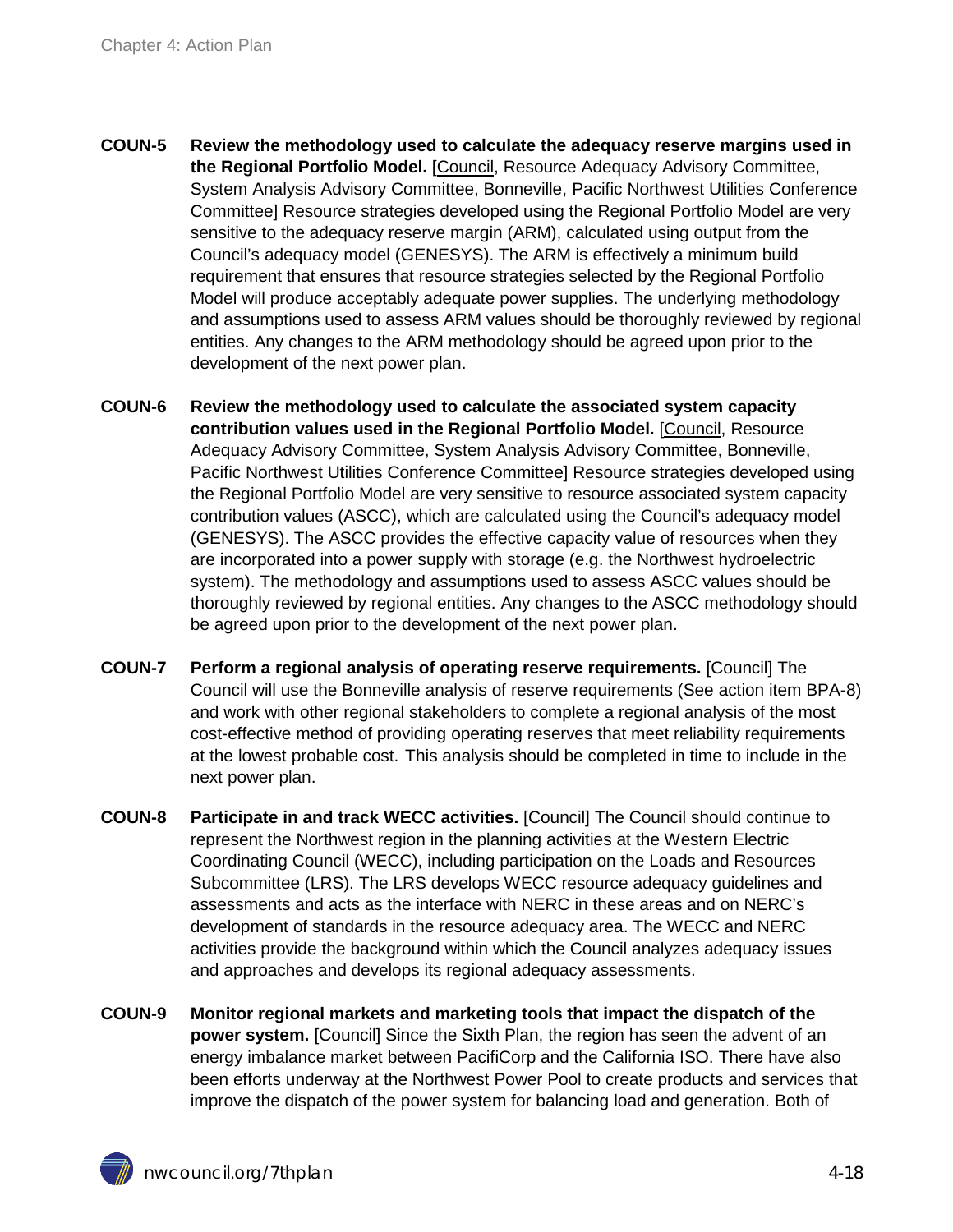these efforts have resource implications for the region. The Council should monitor these efforts and any additional efforts that impact dispatch to assess whether its power system modeling should be altered.

- **COUN-10 Reaffirm and update Section 6(c) policy.** [Council and Bonneville] The Council and Bonneville worked together in the 1980s to establish a policy on how to implement Section 6(c) of the Northwest Power Act, the provision specifying how Bonneville is to assess and decide whether to add a "major resource" to its system. The Section 6(c) policy includes a provision that requires Bonneville periodically to review and (if necessary) update the policy, with the help of the Council. Bonneville and the Council and Bonneville last reviewed and updated the policy in 1993, and have mutually agreed to defer review ever since. The Council and Bonneville should review, reaffirm or update the Section 6(c) policy within the next two years.
- **COUN-11 Participate in efforts to update and model climate change data.** [Council, River Management Joint Operating Committee, System Analysis Advisory Committee, Resource Adequacy Advisory Committee] The Council should continue to work with regional entities that collect and process results from global climate analyses. This includes monitoring efforts overseen by the RMJOC to downscale global results for use in the Northwest. Information that is critical for use in Council planning models includes climate modified unregulated flows, their associated rule curves and projected monthly temperature changes. The Council will also continue to explore ways to incorporate climate induced impacts to hydroelectric generation and load into its Regional Portfolio Model. Results from the most recent Intergovernmental Panel on Climate Change Assessment Report are currently being downscaled for the Northwest but that work is not expected to be completed until early 2017. The results of that effort should be thoroughly vetted prior to the development of the next power plan.
- **COUN-12 Improve estimates of deferred transmission and distribution amounts.** [Council, Pacific Northwest Utilities Conference Committee (PNUCC), Utilities, State Regulatory Commissions] The Council should work with PNUCC, utilities and state regulatory commissions to develop more robust methodology to estimate transmission and distribution deferral costs and benefits. These costs are used to account for the costs and benefits of delaying expansion of the transmission and/or distribution system. This process should be completed by mid 2017.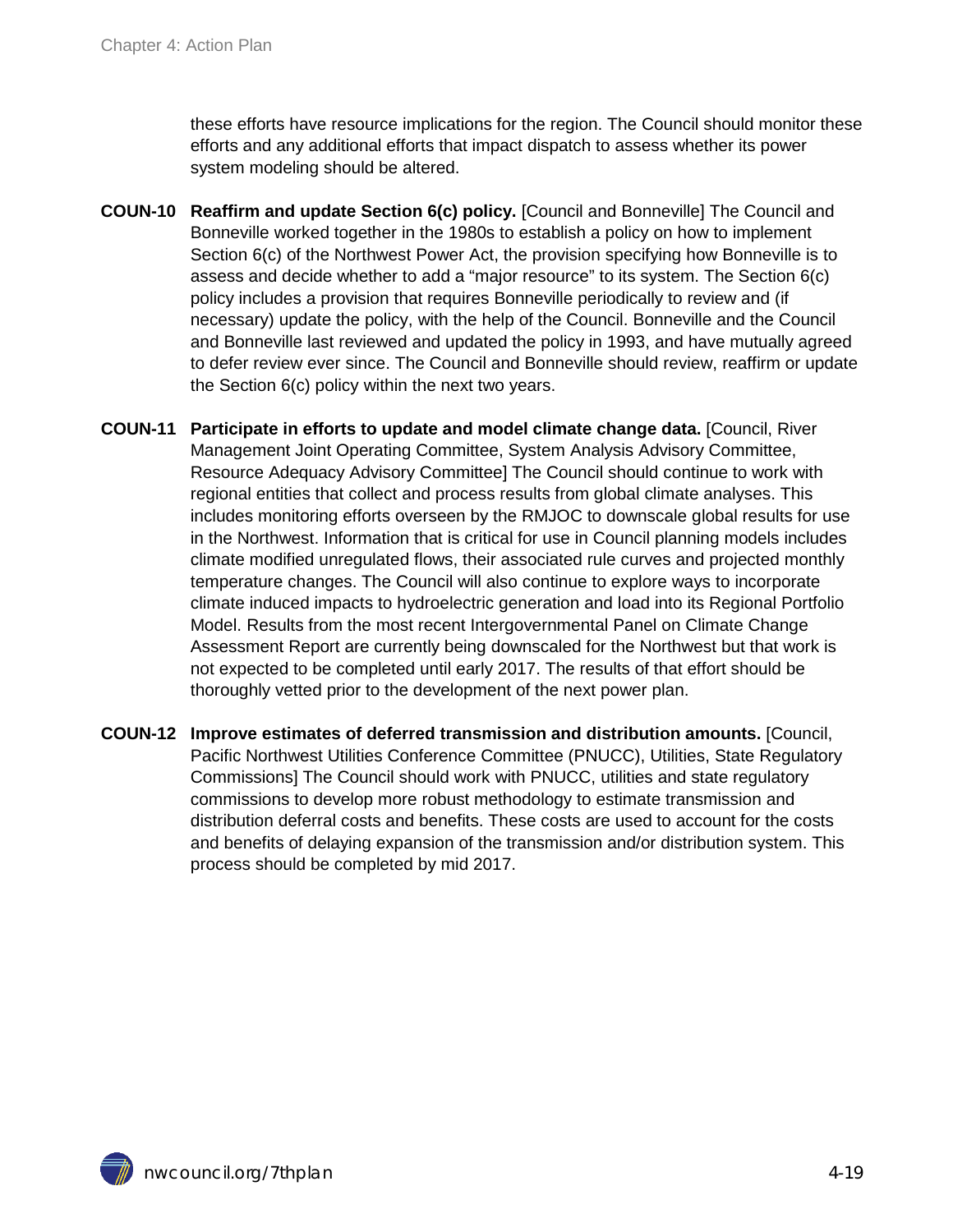## <span id="page-19-0"></span>MAINTAINING AND ENHANCING COUNCIL'S ANALYTICAL CAPABILITY

The Council's power plan is extremely data and model intensive. Maintaining data on electricity demand, resource development, energy prices, and generating and efficiency resources is a significant effort. It is one that the Council's staff cannot do alone. Data collection for the regional power system and alternative resources available to meet demand is something best accomplished through regional cooperation. The action plan contains recommendations to maintain and improve planning data for the region.

### <span id="page-19-1"></span>Load Forecasting

- **ANLYS-1 Improve industrial sales data**. [Council, NEEA, Utilities] The Council will work with BPA, NEEA, and utilities to improve industrial sector sales data by disaggregating those data by NAICS codes to improve forecasting and estimates of conservation potential. Currently, industrial sales are reported by utilities to FERC and EIA in an aggregate fashion. Reporting sales data at a more disaggregated, industry specific (e.g. lumber and wood products, food processing) level would improve the ability to forecast loads and conduct assessments of conservation potential. The Council in cooperation with Bonneville should develop a system to regularly collect and categorize data accounting for at least 80% of industrial loads. Confidentiality issues should be addressed and solved. This process and improved industrial data sets should be completed by 2018.
- **ANLYS-2 Improve long-term load forecast for emerging markets**. [Council, Demand Forecasting Advisory Committee] The Council should enhance the Council's long-term end-use load forecasting model's capability to account for rooftop solar PV with electricity storage, data centers (large, small and embedded data centers), and indoor agricultural (cannabis) loads. The Council will work with utilities and advisory committee members to monitor and forecast loads for these fast growing markets.
- **ANLYS-3 Explore development of an end-use conservation model.** [Council] Many conservation planners in the industry utilize an integrated end-use based conservation assessment model to closely tie savings to load forecasts. In addition, models may also be improved by including performance-based efficiency approaches. The Council will scope the development of a working model. Depending on findings/budget, the Council may contract out model development. Report on scope will be completed by 2017.
- **ANLYS-4 Review and enhancement of peak load forecasting.** [Council, Demand Forecasting Advisory Committee, Resource Adequacy Advisory Committee] This task reviews and reconciles peak load forecasting methods used for long-term resource planning (RPM) and short-term Adequacy Assessment (Genesys) analysis. This task should be completed before the next Resource Adequacy Assessment.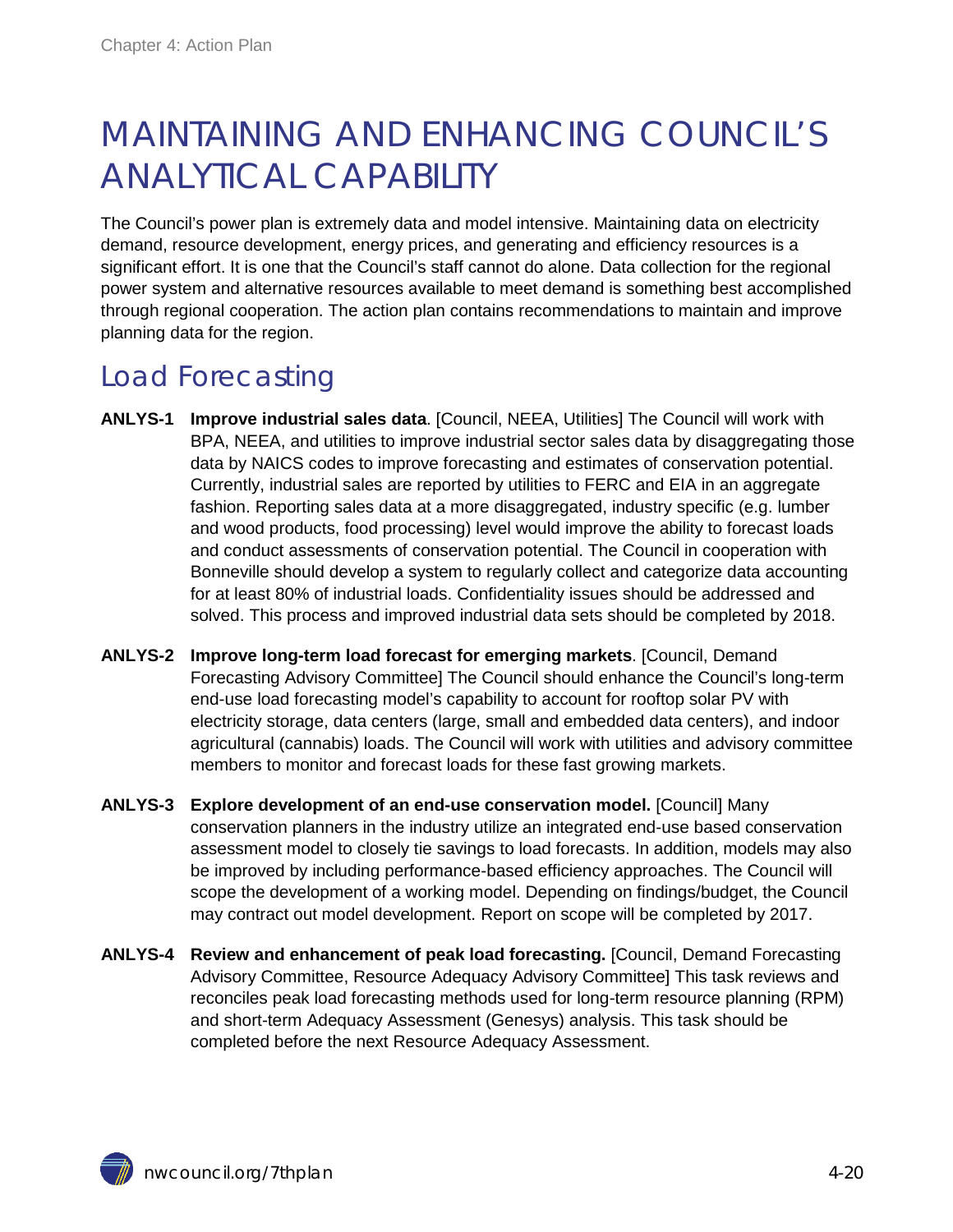**ANLYS-5 Enhance modeling of electrification of transportation system.** [Council, Demand Forecasting Advisory Committee, Bonneville, ODOE, Others] This task is intended to enhance the Council's assumptions and modeling of the potential impact that electrification of the Northwest transportation system could have on regional electricity demand and load shape.

### <span id="page-20-0"></span>Conservation

- **ANLYS-6 Establish a forum to share research activities and identify and fill research gaps.** [Council, RTF, NEEA, Utilities, Energy Trust of Oregon, Bonneville, National Labs, States, Research Institutions] There is a variety of ad hoc conservation-related research initiatives ongoing in the region. Among these activities are research on reliability of energy and capacity savings, emerging technologies, end-use load shapes, regional stock assessments, product and equipment sales data, and non-energy impacts of efficiency measures. However, these activities lack the coordination that could improve usefulness, reduce duplication, provide better access to existing data, and identify significant research gaps. The Council should facilitate a research coordination forum to define research needs and differing objectives, identify key players and a coordinating body, identify gaps, and develop plans to prioritize gap filling. The forum should develop a roadmap and a work plan to identify tasks and implementers considering the existing research initiatives currently underway. The roadmap and work plan should be completed by mid-2018.
- **ANLYS-7 Reporting should include explicit information on what baseline is assumed.**  [Bonneville, Utilities, Energy Trust of Oregon, NEEA, RTF] As part of its annual Regional Conservation Progress (RCP) report, the RTF provides the Council an estimate of energy savings toward the current plan's conservation goals. To accurately determine this, the RTF and Council need to understand what baseline was assumed for the energy-efficiency measures. The progress against the plan's goals should be measured against the plan's baselines. If the baseline is not aligned with the plan, the RTF can (generally) adjust the savings accordingly as long as measure and baseline information are included in the utility's tracking system. Bonneville currently endeavors to make these adjustments through its momentum savings analysis. The RTF should provide a progress report by the end of 2018 with the goal that all savings provided for the RCP report include baseline information by 2020.
- <span id="page-20-2"></span>**ANLYS-8 Develop guidelines on quantifying non-energy impacts.** [RTF, States] Although difficult to quantify, non-energy impacts (both benefits and costs) due to efficiency improvements (such as water savings and health benefits due to reduction in wood smoke emissions<sup>[3](#page-20-1)</sup>) may be significant and thus justify societal investment, regardless of

 $\ddot{\phantom{a}}$ 

<span id="page-20-1"></span> $3$  See Chapters 12 and 19 for more information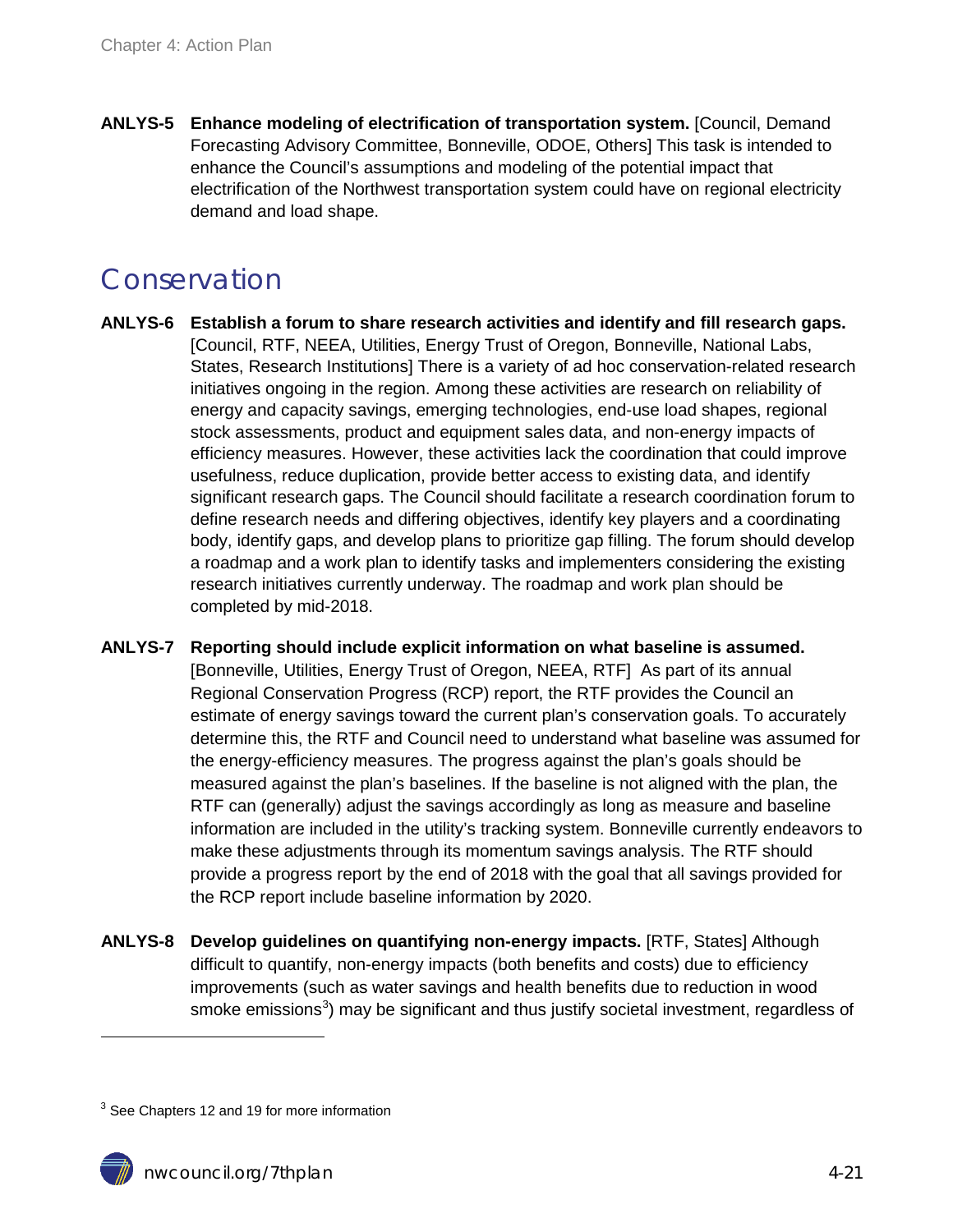whether the measures are cost-effective on energy benefits and costs alone. The Regional Technical Forum in cooperation with the RTF Policy Advisory Committee should develop quidelines consistent with the Regional Power Act<sup>[4](#page-21-1)</sup> to consistently identify and quantify (where appropriate) significant impacts. These guidelines should inform prioritization of research on non-energy impacts, taking into consideration the resources needed to sufficiently quantify impacts. Where impacts are expected to be significant but cannot be reliably and consistently quantified, the RTF should work to develop model language to note their impact for consideration by decision makers. Specifically related to health benefits from wood smoke reduction, the RTF should include model language on residential space heating measures for which significant secondary health benefits exist, as these measures are updated. States should consider such impacts, whether quantified or described in model language, when setting costeffectiveness limits for measures and programs, recognizing that it may not be appropriate for the utility system to pay for non-energy benefits that do not accrue to the power system.

- <span id="page-21-0"></span>**ANLYS-9 Conduct research to improve understanding of electric savings in water and wastewater facilities from reduction in water use.** [Council, RTF, Bonneville, Utilities, Energy Trust of Oregon, NEEA] As described in [ANLYS-8,](#page-20-2) non-energy impacts can be significant and should be considered in prioritizing energy-efficiency measure deployment. Water conservation can save energy through reducing the embedded energy requirements for transporting and treating water as well as the non-energy benefit of using less water. However, the last comprehensive study of energy use for water/wastewater treatment was completed over ten years ago. This study should be updated to more accurately estimate potential energy savings from these systems. This action item calls for: conducting research to better understand savings opportunities for water-processing industries (water supply and wastewater). A new or updated analysis of water/wastewater baseline should be completed by 2018.
- **ANLYS-10 Include reliability of capacity savings estimates in RTF guidelines.** [RTF] Given the Seventh Plan's finding on the importance of energy efficiency in meeting capacity resource requirements, the region needs better information on these capacity impacts. The RTF should update its guidelines to include savings reliability requirements for capacity. In doing so, the RTF will review the unit energy savings measures to determine whether existing approaches to estimating capacity impacts meet guideline requirements and identify any research needs to improve reliability of capacity estimates. The RTF should develop recommendation memos that address each measure and identify research needs for all measures by the end of 2017. Prioritization of this work will be included in the annual work plan discussions with the RTF's Policy Advisory Committee.

 $\ddot{\phantom{a}}$ 

<span id="page-21-1"></span><sup>4</sup> Section 839a(4)(B) of the Northwest Power Act.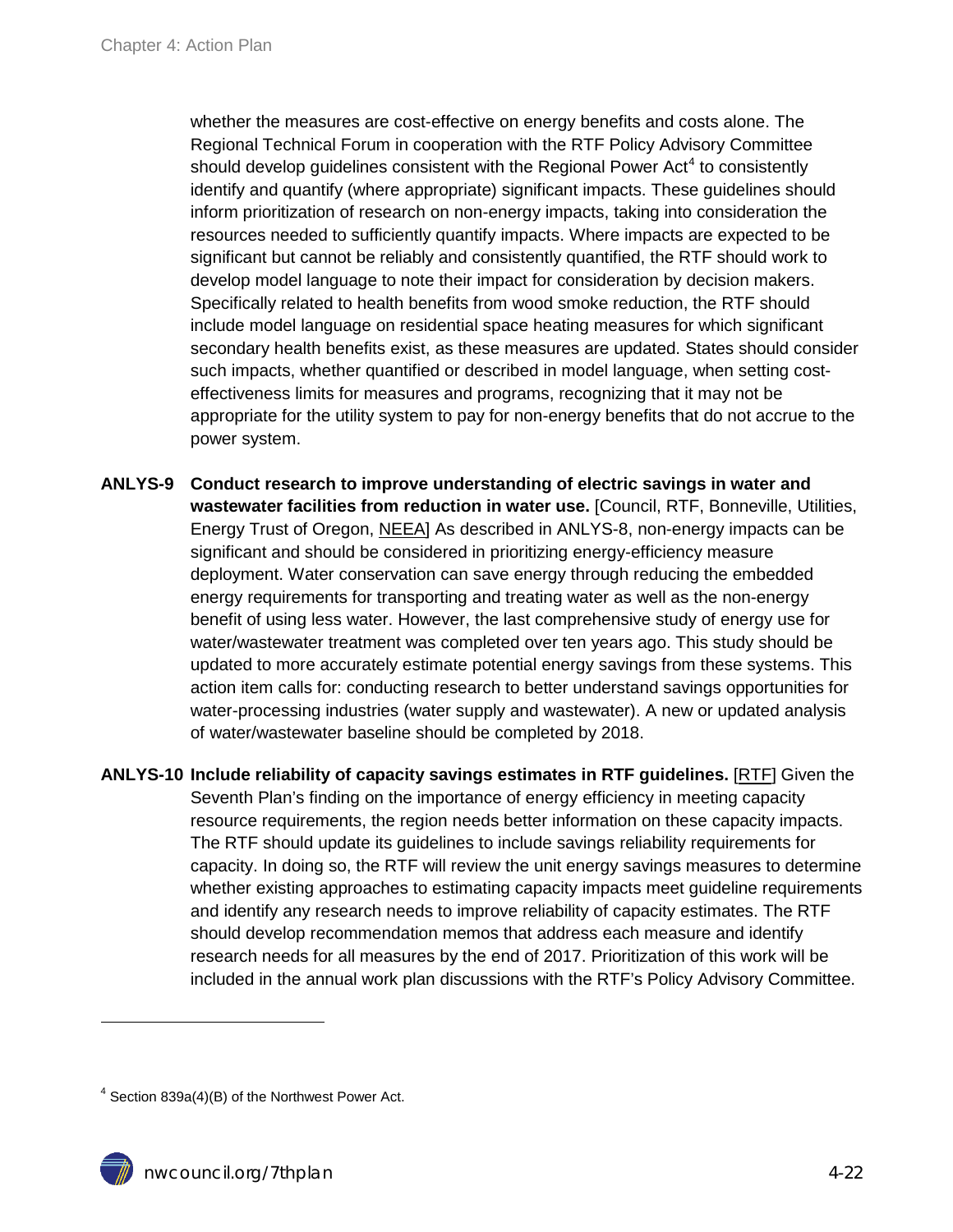### <span id="page-22-0"></span>Generation

- **ANLYS-11 Planning coordination and information outreach.** [Council] The Council will continue to participate in the development of Bonneville's Resource Program and in utility integrated resource planning efforts. In addition, the Council will periodically convene its planning advisory committees for purposes of sharing information, tools, and approaches to resource planning.
- **ANLYS-12 Re-develop the revenue requirements finance model – MicroFin.** [Council, Bonneville, User Group] The Council, in coordination with Bonneville and a user group convened from interested parties of the Generating Resources Advisory Committee, should review and redevelop the revenue requirements finance model MicroFin, with a completed model in place by the Seventh Plan Mid-Term Assessment. The Council should develop a work plan to review the current version of MicroFin, identify technology needs in order to upgrade the model, and either perform the redevelopment in-house or outsource it via a request for proposals. The redevelopment should be completed by the Seventh Plan Mid-Term Assessment in order to have time to prepare the model for use in the development of the Eighth Plan. The Council should convene a user's group to

help ensure the new model is user friendly and to help inspect the results.

MicroFin is the Council's primary financial tool for developing levelized costs and RPM inputs for new generating resources and it is in need of redevelopment. The model produces accurate and useful results, however it is based on a legacy system that no longer fits the current Excel environment and is cumbersome to work with. An upgrade will allow for easier enhancements to be made to the model and an improved user interface. The new model will ideally be accompanied by a user's guide that will ensure that it is easier to use as well as to share with the public.

- **ANLYS-13 Update generating resource datasets and models.** [Council] The Council should review its various generating resources datasets, looking for opportunities to consolidate and streamline the data update process. This review and possible upgrade to a single system or dataset should be ongoing after the Seventh Plan, with completion in time for the Eighth Plan. The Council maintains and updates multiple sets of data on regional generating resources and projects, including:
	- Project database tracks existing and new projects in the region and their development and operating characteristics, generation data, technology and specifications, and various other data
	- Renewable Portfolio Standard (RPS) Workbook tracks generating projects and state RPS within WECC (with a focus on the Pacific Northwest) and forecasts future resource needs
	- AURORA resource database
	- GENESYS dataset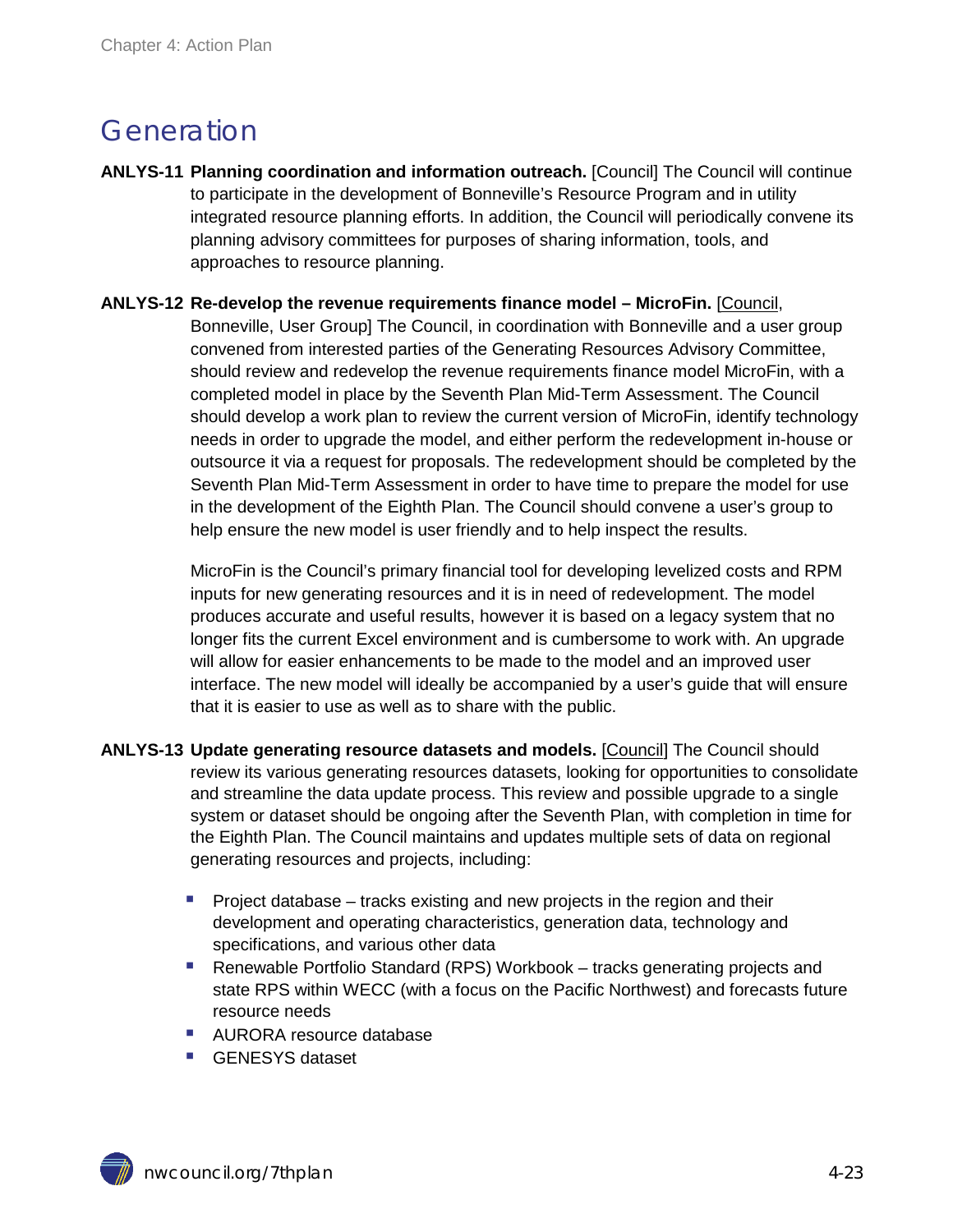These datasets are important sources of information for many of the Council's models and analyses. While currently maintained separately, they share much of the same information and there is an opportunity to streamline both the updating of data and the data sharing. The value in a consolidated data source would be to ensure that all of the models are using the exact same data and values and it would also reduce staff time spent updating and maintaining multiple datasets.

#### **ANLYS-14 Monitor and track progress on the emerging technologies that hold potential in**

**the future Pacific Northwest power system.** [Council, Generating Resources Advisory Committee] The Council should continue to monitor on an ongoing basis the emerging technologies identified in the Seventh Plan as potential resources of the future regional power system. There are several emerging technologies which could play an important role in the operation of the future power system, including:

- Distributed power with and without storage (Solar PV, CHP)
- **Utility Scale Solar PV with battery storage**
- **Enhanced geothermal systems (EGS)**
- **D** Offshore wind
- Wave and tidal energy
- Small modular reactors (SMR)
- Energy Storage
	- $\circ$  Pumped storage with variable speed technology<sup>[5](#page-23-0)</sup>
	- o Battery storage
	- o Other

The Council should track significant milestones in development, cost and technology trends, lifecycles, potential assessments, and early demonstration and commercial projects. Included in the analysis of the technologies is identifying any potential benefit the resource might provide during low water years. By monitoring these resources closely in between power plans, the Council will be prepared to analyze them and determine if they are viable resource alternatives in the Eighth Plan.

**ANLYS-15 Scope and identify ocean energy technologies and potential in the region, determine cost-effectiveness, and develop a road map with specific actionable items the region could collaborate on should development be pursued.** [Council, Generating Resource Advisory Committee] The Council should convene a subgroup of the Generating Resources Advisory Committee that includes regional utilities and other ocean energy stakeholders to a) scope out the emerging ocean energy technologies and identify the cost and realistic potential in the region, b) develop a set of regional priorities

 $\overline{a}$ 

<span id="page-23-0"></span> $5$  While pumped storage itself is not an emerging technology, its potential uses and benefits are changing and emerging to fit new generation challenges. It should be monitored along with the emerging technologies and assessed as a resource in the future power system.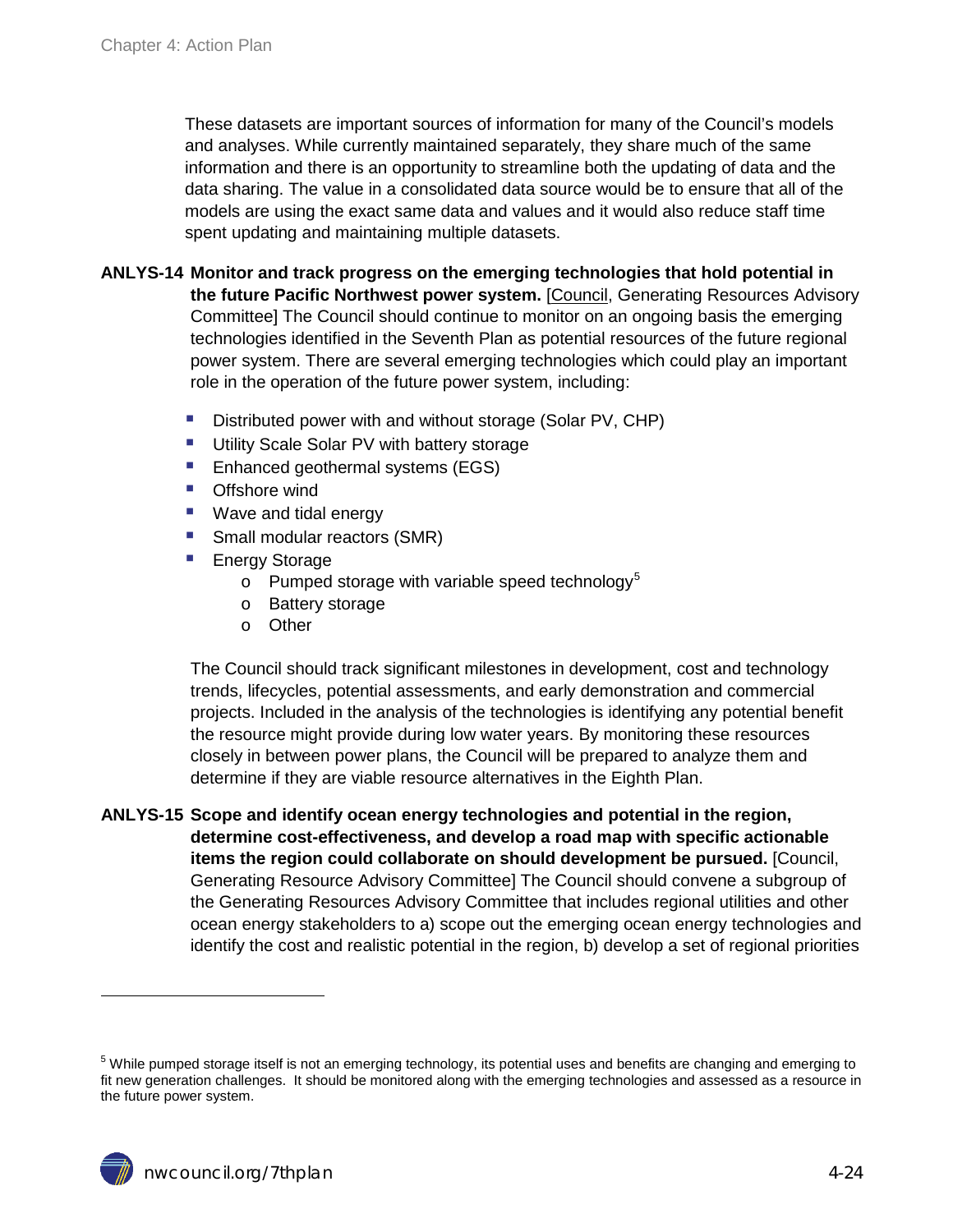and action items needed should ocean energy development be pursued, and c) foster better coordination of utility efforts and investments in ocean energy.

There are several ocean energy technologies that have significant technical potential in the Pacific Northwest, including wave energy, off-shore wind, and tidal. These technologies are still emerging and in various stages of the research and development phase. While there have been efforts within the region to pursue the research and development of ocean energy, improved coordination across utilities and other stakeholders could increase program success rate and spread both risks and benefits across the region. The Council can help to foster better coordination of utility efforts across the utility community in collaboration with developers and other stakeholders to determine if there is regional interest in the development of ocean energy and outline steps to explore it further.

**ANLYS-16 Research and develop a white paper on the value of energy storage to the future power system.** [Council, Generating Resources Advisory Committee] The Council should convene a subgroup of subject matter experts from its Generating Resources Advisory Committee to assist in the research and development of a Council white paper on the full value stream of energy storage and its role in the power system, including transmission, distribution, and generation. In addition, the white paper should investigate the existing need for frequency and voltage regulation and balancing reserves in the regional power system. The Council should author the white paper with help from industry experts, or lead a request for proposals and select a consultant to write the paper. The white paper should be completed in advance of the Eighth Plan.

> One of the potential constraints to extensive storage development is the ability of the developer and/or investor to capture and aggregate the full value of the storage system's services in a non-organized market and transform interest and overall system need into revenue streams and project funding. Many of the benefits of large scale storage are the portfolio effects for an optimized regional system, not just solely to a specific power purchaser, utility or end-user, and therefore it can be difficult to raise funds and seek cost-recovery for storage projects if the purchaser is not directly benefiting from all of the services, or is paying for a service that benefits others who are not also contributing funds. The white paper should clearly identify the issues and barriers and provide useful information that would be beneficial to the region's decision makers, power planning entities and integrated resource planning processes.

**ANLYS-17 Track utility scale solar photovoltaic costs, performance and technology trends in the Pacific Northwest, and update cost estimates.** [Council, GRAC] The Council should continue to monitor on an ongoing basis the costs and performance and technology trends of solar PV in the Pacific Northwest and update the forecast of future cost estimates as necessary. This should be done on an ongoing basis and with the assistance of subject matter experts from the Generating Resources Advisory Committee.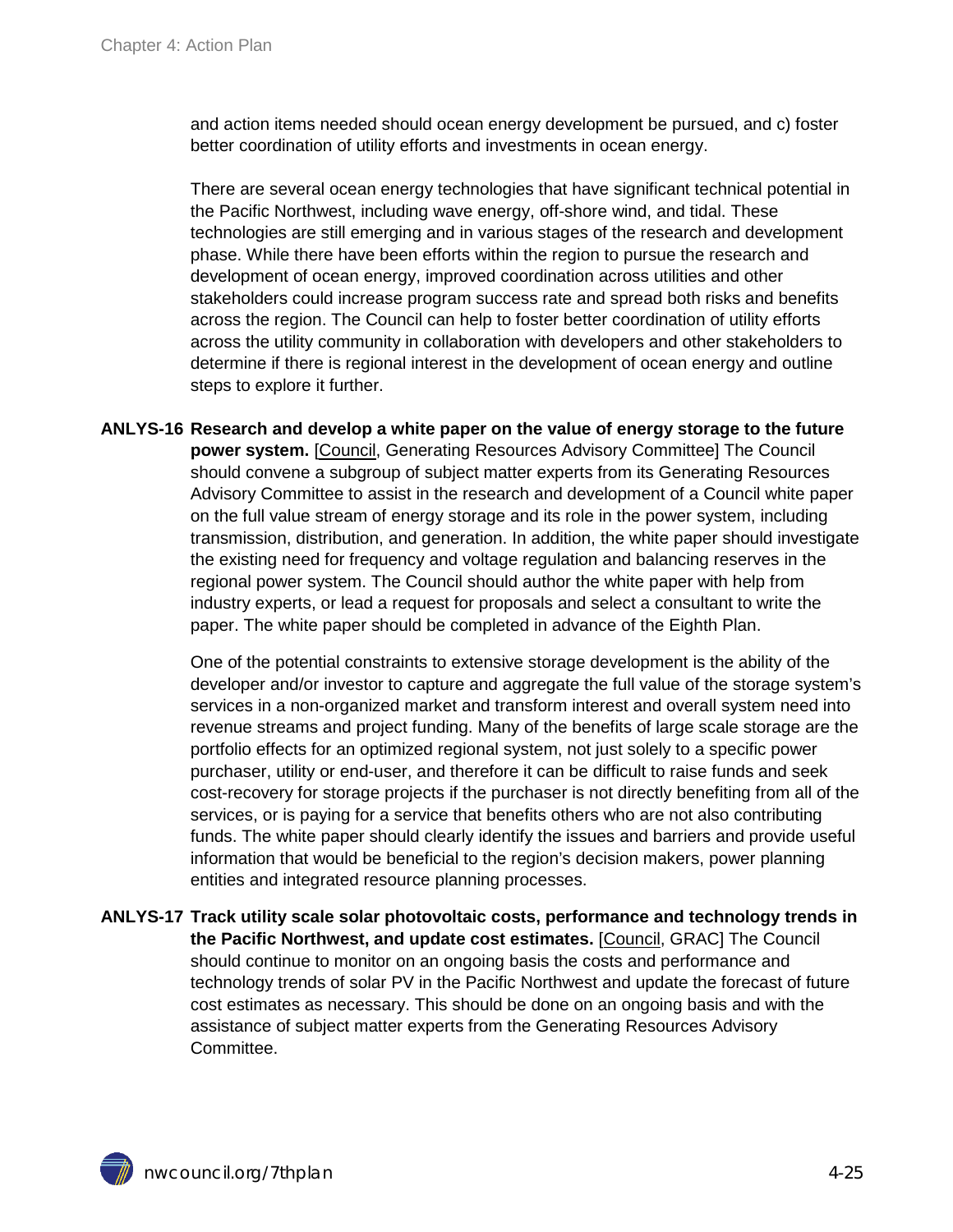Solar PV is a rapidly evolving technology, both in terms of cost and performance. The Seventh Plan required development of a forecast of future solar PV costs. With continued uncertainty over solar installation costs and performance, updates to estimated installation costs and forecasts are required to accurately reflect the real world market. Utility scale solar installations paired with large battery systems could add further value to solar and is another important trend to follow. Detailed production estimates for many locations across the Northwest would also be useful.

**ANLYS-18 Track natural gas-fired technology costs and performance, and update as necessary, particularly around combined cycle combustion turbine (CCCT) and reciprocating engine technologies.** [Council, Generating Resources Advisory Committee] The Council should continue to monitor natural gas-fired technology costs and performance and technology trends in the Pacific Northwest, specifically concerning CCCTs and reciprocating engines. This should be done on an ongoing basis and with the assistance of subject matter experts from the Generating Resources Advisory Committee.

> Natural gas-fired generation, particularly CCCT and reciprocating engine technologies, continue to evolve in terms of cost and performance and may play an important role in the future power system.

**ANLYS-19 Monitor new natural gas developments in the region and gauge the potential impact on the regional power system.** [Council, Generating Resources Advisory Committee, Northwest Gas Association, Pacific Northwest Utilities Conference Committee] The Council should monitor and track on an ongoing basis new natural gas developments in the region (such as pipelines, storage, LNG export terminals) and determine the potential future impacts on the regional power system. PNUCC is following similar issues, which may offer an opportunity for collaboration.

> New natural gas uses and system development in the region may impact future power generation. On-going issues to track and potentially analyze include:

- **Potential pipeline constraints, particularly on the west-side**
- **EXECTE 2018 LNG facility developments in Canada and the West Coast of the U.S.**
- Shale production from Canada and the U.S. Rockies
- **Methanol plant development**
- Natural Gas Vehicle (NGV) transportation
- **Track on-going research on methane emissions resulting from gas production and** transportation, and potential policy impacts

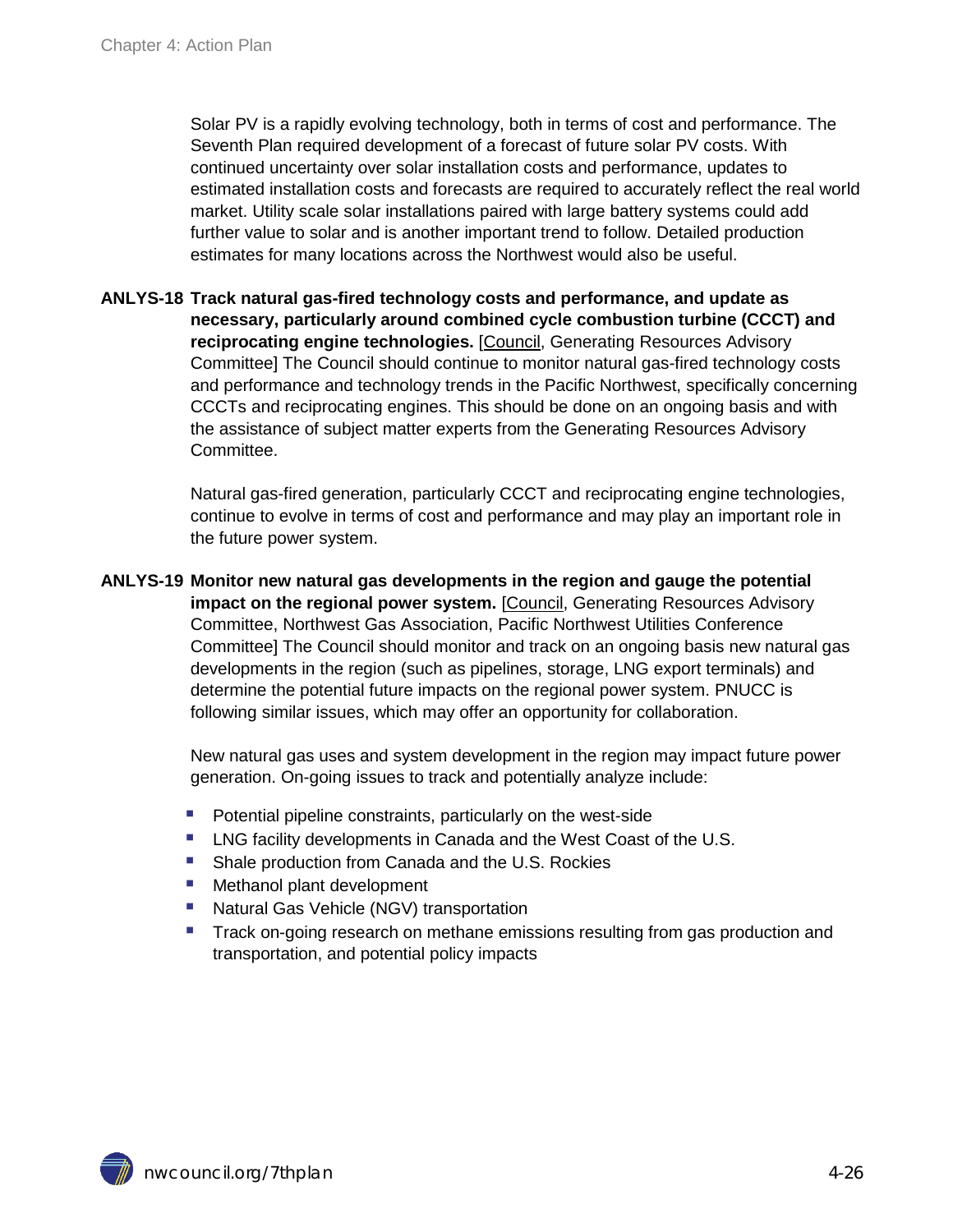**ANLYS-20 Monitor current and proposed federal and state regulations regarding the impacts of generating resources on the environment in the Pacific Northwest and subsequent impacts to the regional power system.** [Council, Generating Resources Advisory Committee] The Council should continue to monitor and track on an ongoing basis the current and proposed regulations regarding the environmental impacts of generating resources and the subsequent impacts on the regional power system in terms of cost and operation.

### <span id="page-26-0"></span>System Analysis

- **ANLYS-21 Review analytical methods**. [Council, Bonneville] As is customary between power plans, the Council will undertake a comprehensive review of the analytic methods and models that are used to support the Council's decisions in the power plan. The goal of this review is to improve the Council's ability to analyze major changes in regional and Bonneville systems and make recommendations to ensure a low-cost, low-risk power system for the region. This review will focus on changing regional power system conditions such as capacity constraints, balancing and flexibility constraints, and transmission limitations to better address these issues in future power plans.
- **ANLYS-22 GENESYS Model Redevelopment.** [Council, Resource Adequacy Advisory Committee, System Analysis Advisory Committee, Bonneville, Pacific Northwest Utilities Conference Committee] The GENESYS model has been used extensively by the Council, Bonneville and others to assess resource adequacy. It contains, as one of its modules, Bonneville's hydro regulation model (HYDROSIM). GENESYS has also been used to assess costs and impacts of alternative hydroelectric system operations (e.g. for fish and wildlife protection). It can be used to assess the effective load carrying capability of resources (e.g. wind and solar) and it can provide estimates of the impacts of potential climate change scenarios. The model, however, has components and file structures that are decades old. Because of the multiple uses of GENESYS and because it is a critical part of the Council's process to develop the power plan, it should be redeveloped to bring the software code up to current standards, to improve its data management and to add an intuitive graphical user interface (GUI). The use of an outside contractor is likely the best course of action but options will be reviewed by the Council, Bonneville and the System Analysis and Resource Adequacy Advisory Committees. Recommendations will be made to the Council to decide on an appropriate approach given the funding available. This redevelopment should be completed in time for the next power plan.
- **ANLYS-23 Enhance the GENESYS model to improve the simulation of hourly hydroelectric system operations.** [Council, Resource Adequacy Advisory Committee, Bonneville, Pacific Northwest Utilities Conference Committee] The Council's GENESYS model simulates the operation of the hydroelectric system plant-by-plant for monthly time steps. For hourly time steps, however, it simulates hydroelectric dispatch in aggregate. To do that, an approximation method is used to assess the aggregate hydroelectric system's peaking capability. That method should be reviewed and enhanced to better simulate the hourly operation of the hydroelectric system. As a first step, the Resource Adequacy Advisory Committee should review real-time operations. In order to improve the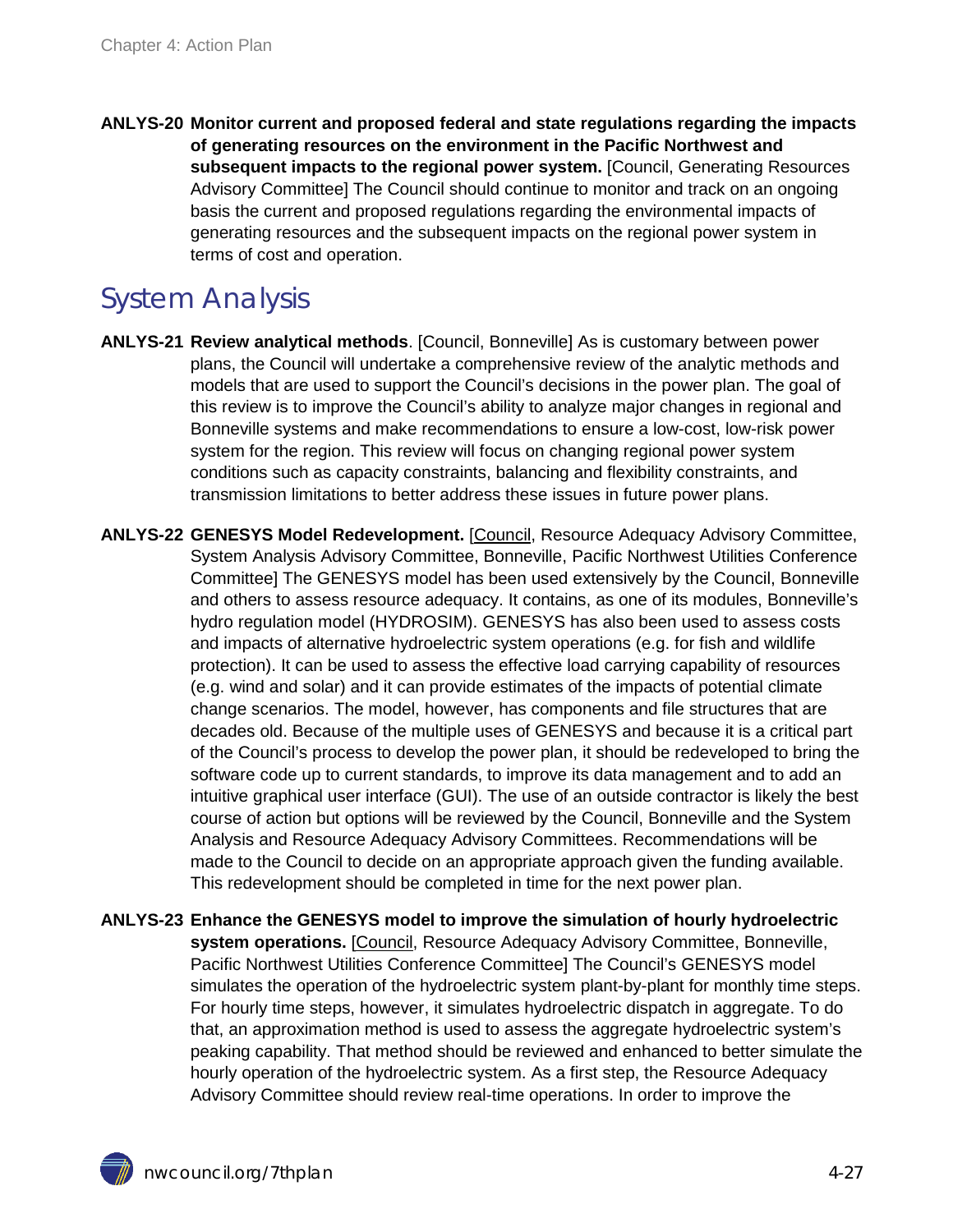simulation, it may be necessary to break up the aggregate hydroelectric system used for hourly simulations into two or three parts, reflecting the different conditions and operations on the Snake River and on the upper and lower Columbia River dams. This work may also require the use of an outside contractor. Any changes in the GENESYS model should be complete in time for the next power plan.

#### <span id="page-27-0"></span>Transmission

- **ANLYS-24 Coordinate with regional transmission planners.** [Council] ColumbiaGrid and Northern Tier Transmission Group (NTTG) both have regional responsibilities for transmission system planning. The Council will coordinate with these organizations to work towards consistent regional planning assumptions and track efforts that may have implications for the power plan.
- **ANLYS-25 Transmission Expansion Planning Policy Committee (TEPPC).** [Council] One of the primary functions of TEPPC is to oversee and maintain public databases for transmission planning. The Council will work with this committee on coordinating the public data used in the Council's planning process with the data produced by this committee. To the extent possible the Council will use these data to inform assumptions for generation and load outside the region.

nwcouncil.org/7thplan 4-28